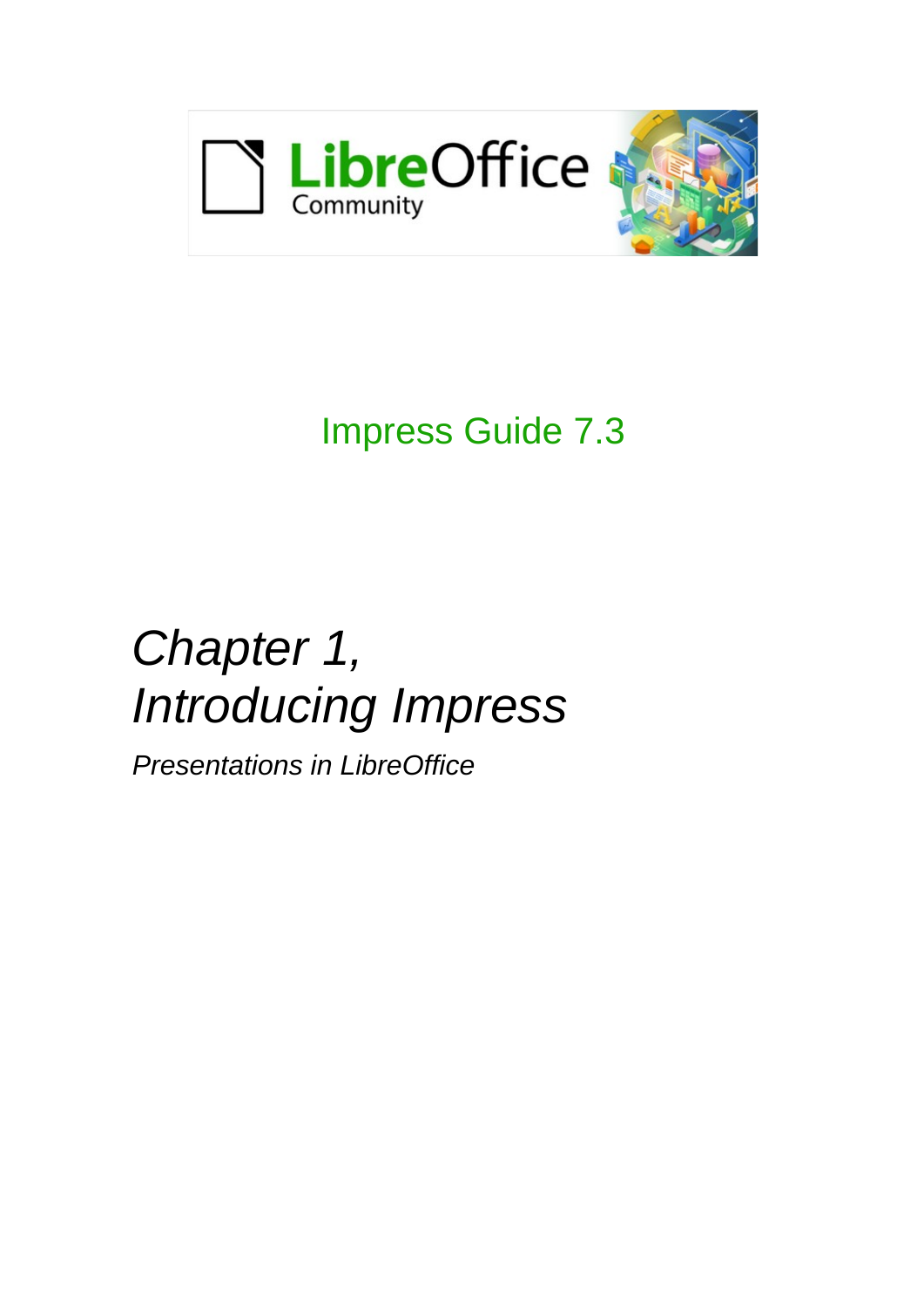# <span id="page-1-4"></span>**Copyright**

This document is Copyright © 2022 by the LibreOffice Documentation Team. Contributors are listed below. This document maybe distributed and/or modified under the terms of either the GNU General Public License (<https://www.gnu.org/licenses/gpl.html>), version 3 or later, or the Creative Commons Attribution License (<https://creativecommons.org/licenses/by/4.0/>), version 4.0 or later.

All trademarks within this guide belong to their legitimate owners.

### <span id="page-1-3"></span>**Contributors**

| To this edition<br>Peter Schofield  | Kees Kriek                          |                                |
|-------------------------------------|-------------------------------------|--------------------------------|
| To previous editions                |                                     |                                |
| Peter Schofield<br>T. Elliot Turner | Dimona Delvere<br>Jean Hollis Weber | Michele Zarri<br>Hazel Russman |
| Peter Hillier-Brook                 | <b>Gary Schnabl</b>                 | Claire Wood                    |
| Rachel Kartch                       | Linda Worthington                   | Vasudev Narayanan              |

### <span id="page-1-2"></span>**Feedback**

Please direct any comments or suggestions about this document to the Documentation Team's mailing list: [documentation@global.libreoffice.org](mailto:documentation@global.libreoffice.org)



Everything sent to a mailing list, including email addresses and any other personal information that is written in the message, is publicly archived and cannot be deleted.

### <span id="page-1-1"></span>**Publication date and software version**

Published May 2022. Based on LibreOffice 7.3 Community. Other versions of LibreOffice may differ in appearance and functionality.

### <span id="page-1-0"></span>**Using LibreOffice on macOS**

Some keystrokes and menu items are different on macOS from those used in Windows and Linux. The table below gives some common substitutions for the instructions in this document. For more information, see the application Help, or Appendix A, Keyboard Shortcuts.

| <b>Windows or Linux</b>                     | macOS equivalent                                              | <b>Effect</b>                          |
|---------------------------------------------|---------------------------------------------------------------|----------------------------------------|
| <b>Tools &gt; Options</b><br>menu selection | <b>LibreOffice &gt; Preferences</b>                           | Access setup options                   |
| Right-click                                 | Ctrl+click and/or right-click<br>depending on computer setup  | Opens a context menu                   |
| Ctrl or Control                             | <b>\%\</b> \% and/or Cmd or Command,<br>depending on keyboard | Used with other keys                   |
| Alt                                         | $\sum$ and/or Alt or Option<br>depending on keyboard          | Used with other keys                   |
| F <sub>11</sub>                             | $\mathcal{H} + \mathcal{T}$                                   | Open the Styles deck on the<br>Sidebar |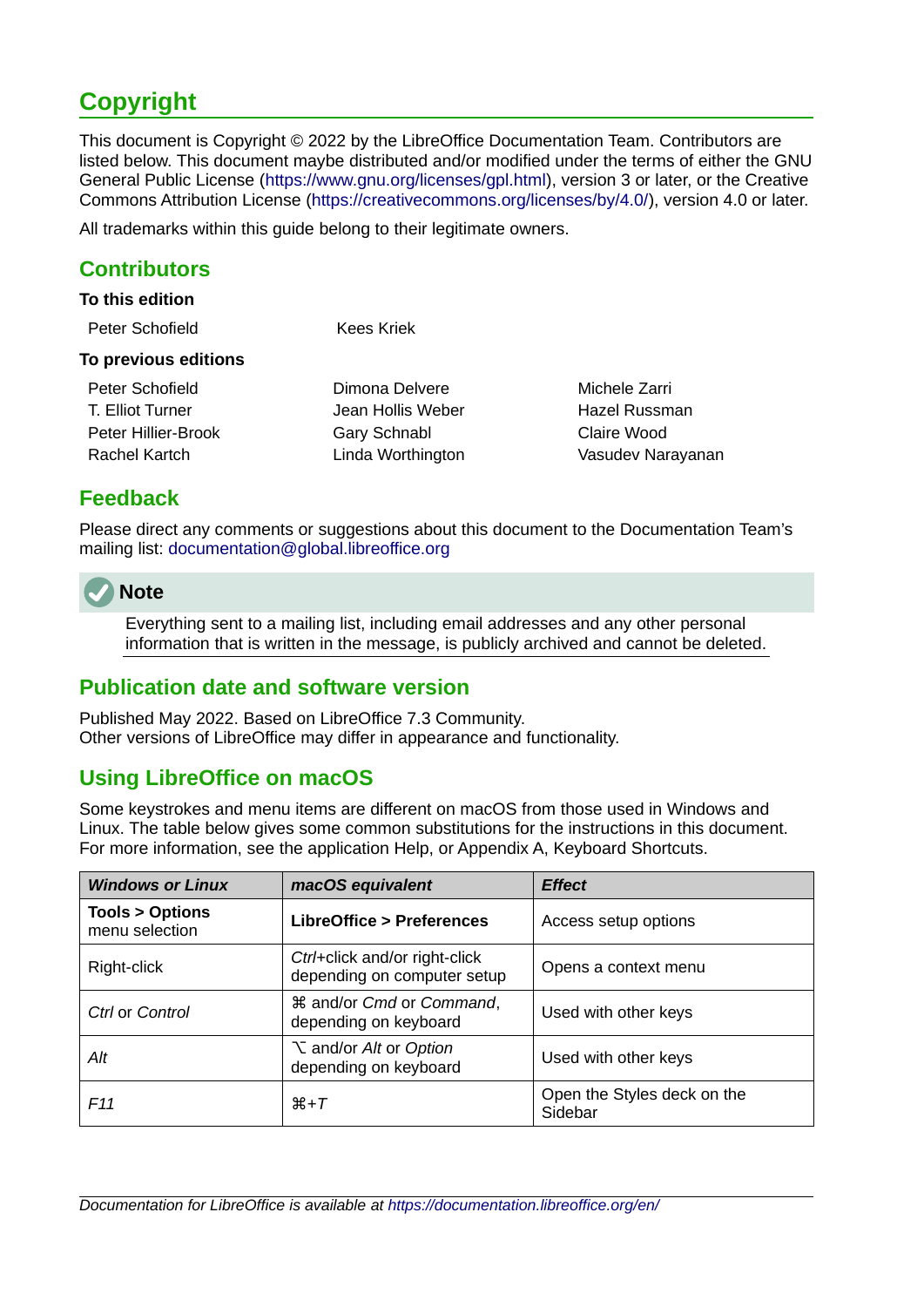## **Contents**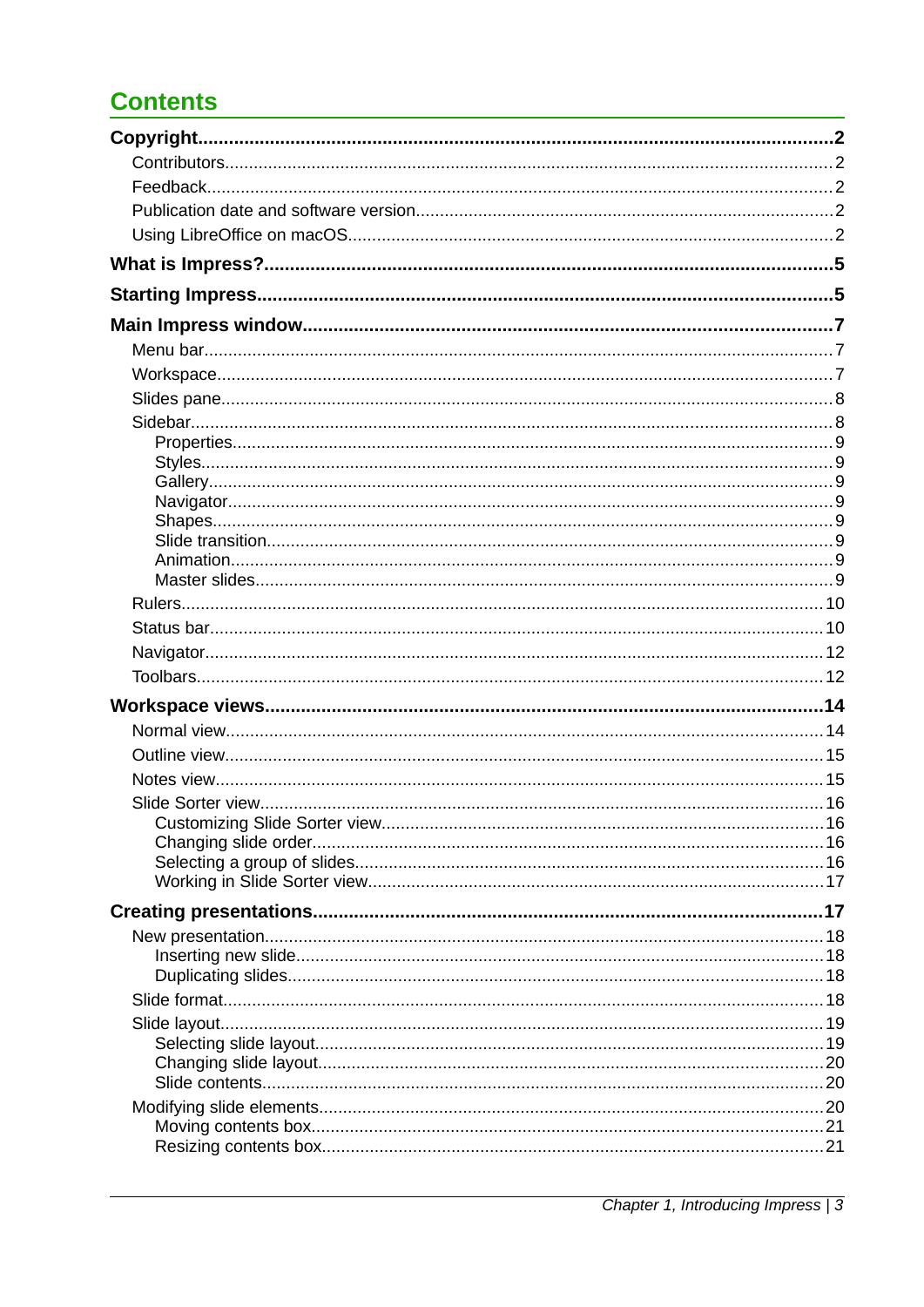| 24 |
|----|
|    |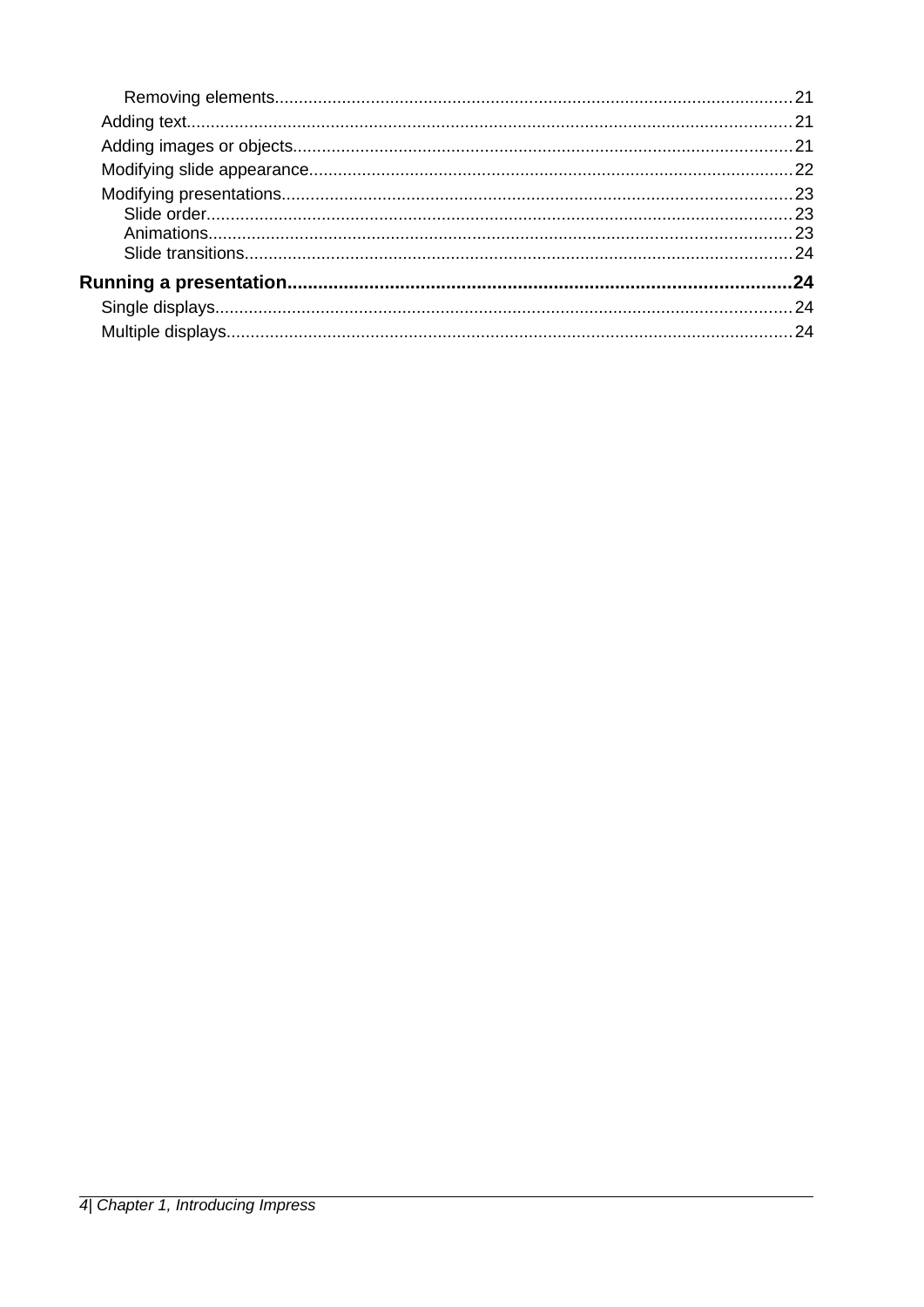## <span id="page-4-1"></span>**What is Impress?**

Impress is the presentation (slide show) program included in LibreOffice. Impress creates presentations in the Open Document Presentation (ODP) format, which can be opened by other presentation software or can be exported in different presentation formats.

Slides can be created that contain many different elements, including text, bulleted and numbered lists, tables, charts, and a wide range of graphic objects such as clipart, drawings and photographs. Impress also includes a spelling checker, a thesaurus, text styles, and background styles.

This chapter introduces the Impress user interface. The remaining chapters in this user guide explain all the features available in Impress that can be used to create more sophisticated slide shows.

To use Impress for more than very simple presentations requires some knowledge of the elements which the slides contain. Slides containing text use styles to determine the appearance of that text. Creating drawings in Impress is similar to the Draw module included in LibreOffice. It is recommended to consult the *Draw Guide* for more details on how to use the drawing tools.

### <span id="page-4-0"></span>**Starting Impress**

Impress can be started in several ways:

- From the LibreOffice Start Center that opens when LibreOffice is opened and no other LibreOffice module is open.
	- Click on **Impress Presentation** to create a new presentation;
	- Click on **Open File** and navigate to the folder where there is an existing presentation.
- From the system menu using the standard menu from which most applications are started. Details vary with the operating system. See the *Getting Started Guide* for more information, some examples are listed below:
	- Start menu in Windows.
	- Applications menu in Linux with a Gnome desktop.
	- Applications menu in macOS.
- From any open module of LibreOffice, go to **File > New > Presentation** on the Menu bar, or click on the triangle ▼ next to **New** on the Standard toolbar and select **Presentation** from the drop-down menu.

### **Note**

When LibreOffice is installed on a computer, a menu entry for each component is normally added to the system menu. The exact name and location of these menu entries depend on the operating system and graphical user interface.



The **New** icon displayed on the Standard toolbar depends on which LibreOffice module is open when creating a new presentation.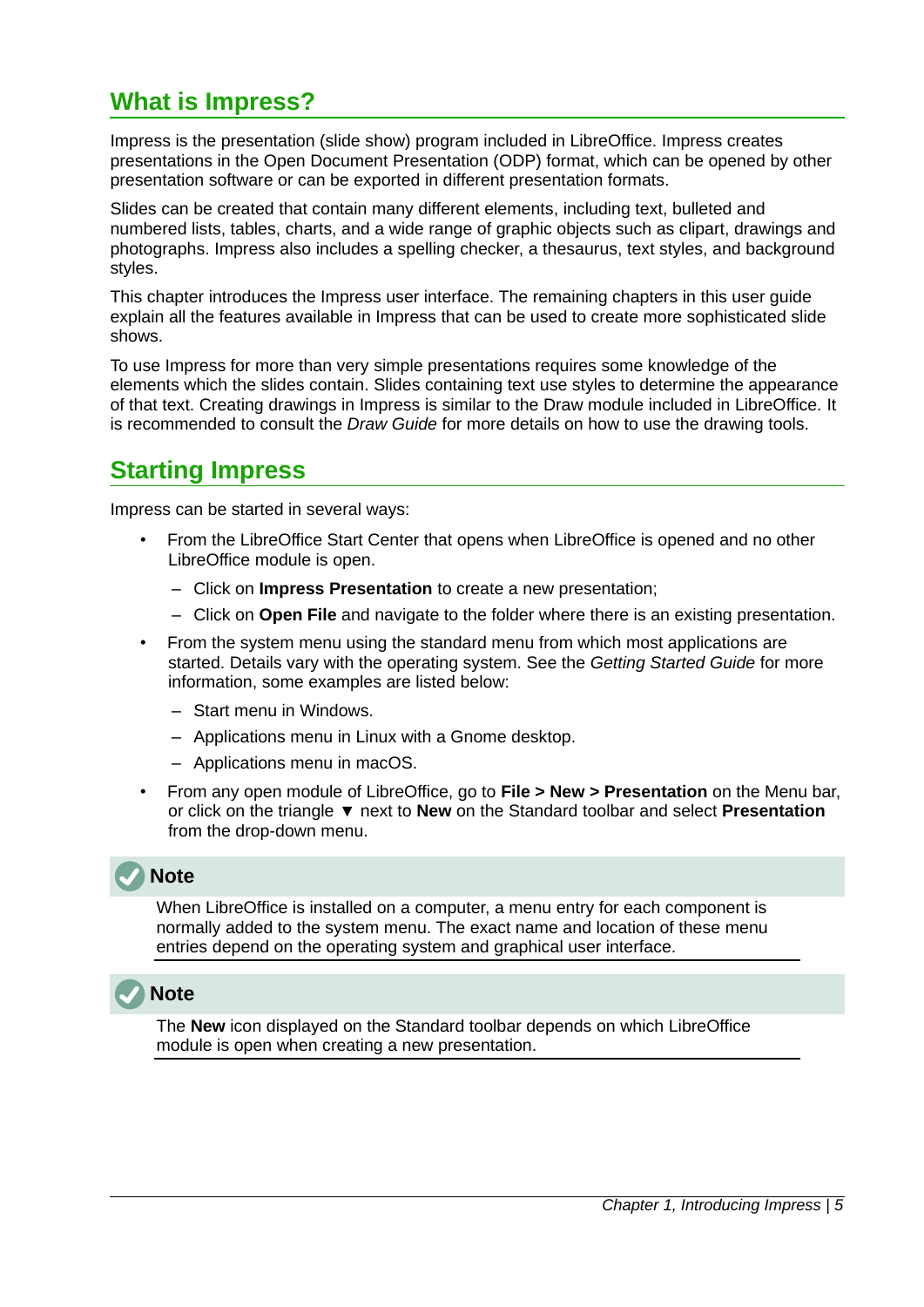

*Figure 1: Impress main window*

<span id="page-5-0"></span>

|                                                                                                    |                             |                                                                                                                                                                                                       | <b>Select a Template</b>                                  | $\Box$                                                                                                                                |
|----------------------------------------------------------------------------------------------------|-----------------------------|-------------------------------------------------------------------------------------------------------------------------------------------------------------------------------------------------------|-----------------------------------------------------------|---------------------------------------------------------------------------------------------------------------------------------------|
|                                                                                                    | Filter                      | Presentations<br>$\overline{\mathbf{v}}$                                                                                                                                                              | All Categories                                            | Manage $\blacktriangledown$<br>$\overline{\mathbf{v}}$                                                                                |
| Lorem Ipsum<br>Dolor Sit Amet                                                                      |                             | Loren Ipsum<br>- Choise oil server.<br>Concepting adipitality elit<br>· Vestlouten consequatint quic preturn cemper                                                                                   | Lorem Ipsum<br>Dribe eit smitt, concors<br>系              | <b>CANDY</b><br>TEMPLATE<br><b>BERTHER</b>                                                                                            |
| <b>Beehive</b>                                                                                     |                             | <b>Blue Curve</b>                                                                                                                                                                                     | <b>Blueprint Plans</b>                                    | Candy                                                                                                                                 |
| <b>Confederation</b><br>Loren Ipsun<br>Loren ipsum dolor sit arset,<br>consecretar adipiscing els. |                             | Lorem Ipsum<br>Lonom loourn dater sit amet.<br>Consociator adipisoni) etti<br>Vestibulum randosual nei quis prefium somper<br>Proin luctus anti ac neque venerustic<br>· Quis commedo dolor posizoni. | Lorem Ipsum<br>Dator sit amet, consectetur adqiscing elit | <b>Freshes Impress</b><br><b>Template</b><br>Linker Spaces dollar alt amar, con<br>dct, cad dia elazmod lampo<br>channe mygna alittaa |
| <b>DNA</b>                                                                                         |                             | <b>Focus</b>                                                                                                                                                                                          | Forestbird                                                | Freshes                                                                                                                               |
| 88<br>m                                                                                            |                             |                                                                                                                                                                                                       |                                                           |                                                                                                                                       |
| Help                                                                                               | Show this dialog at startup |                                                                                                                                                                                                       |                                                           | Close<br>Open                                                                                                                         |

<span id="page-5-1"></span>*Figure 2: Select a Template dialog*

When starting Impress, the main Impress window (Figure [1](#page-5-0)) opens and, as default, with the Select a Template dialog displayed (Figure [2](#page-5-1)). Templates included with Impress are designed to fit the two standard sizes of presentation slides: 4:3 and 16:9 ratios. However, templates will adapt to other sizes that are available and can be selected by going to **Slide > Slide Properties > Paper Format** on the Menu bar, or *Format* in the **Slide** panel in the Properties deck on the Sidebar.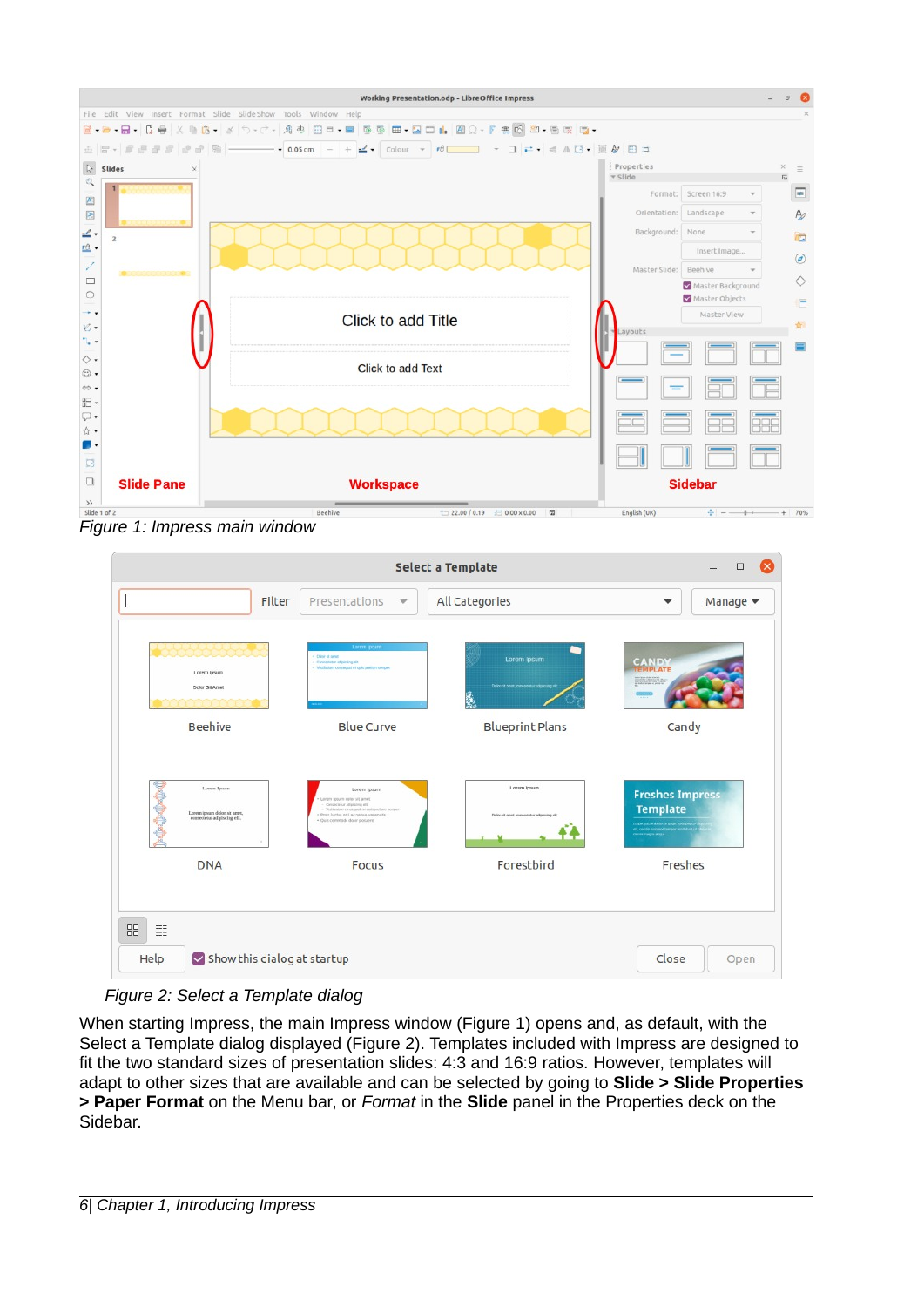

To start Impress without the Select a Template dialog opening, deselect *Show this dialog at startup* in the lower left of the dialog.

In Windows or Linux, go to **Tools > Options > LibreOffice Impress > General** on the Menu bar and deselect *Start with Template Selection* under **New Document**.

In macOS, go to **LibreOffice > Preferences > LibreOffice Impress > General** on the Menu bar and deselect *Start with Template Selection* under **New Document**.

### <span id="page-6-2"></span>**Main Impress window**

The main Impress window (Figure [1\)](#page-5-0) has three main sections: Slides pane, Workspace, and Sidebar. At the top of the main window is the Menu bar and toolbars. Toolbars can be displayed or hidden during the creation of a presentation.



The Slides pane and/or Sidebar can be closed by clicking the X in the upper right corner of each pane, or go to **View > Slides pane** or **View > Sidebar** on the Menu bar to deselect. To reopen a pane, select **View > Slides pane** or **View > Sidebar** on the Menu bar.



To maximize the Workspace area click on the **Hide/Show** marker in the middle of the vertical separator line (highlighted in Figure [1](#page-5-0)). Using the **Hide/Show** marker hides, but does not close, the Slides pane or Sidebar. To restore, click again on its **Hide/Show** marker.

### <span id="page-6-1"></span>**Menu bar**

The Impress Menu bar, at the top of the main window, provides several menus common to all LibreOffice modules. The commands may differ between each LibreOffice module for **File**, **Edit**, **View**, **Insert**, **Format**, **Tools**, **Window**, and **Help**. Impress has two extra menus for **Slide** and **Slide Show**. When a menu is selected, a submenu drops down to show commands. The Menu bar can be customized and for more information, see the *Getting Started Guide*.

### <span id="page-6-0"></span>**Workspace**

The Workspace (normally the center of the main window) opens in the **Normal** view. It has four standard views of **Normal**, **Outline**, **Notes**, and **Slide Sorter** (Figure [3\)](#page-6-3). For more information on workspace views, see "[Workspace views](#page-13-1)" page [14.](#page-13-1)

<span id="page-6-3"></span>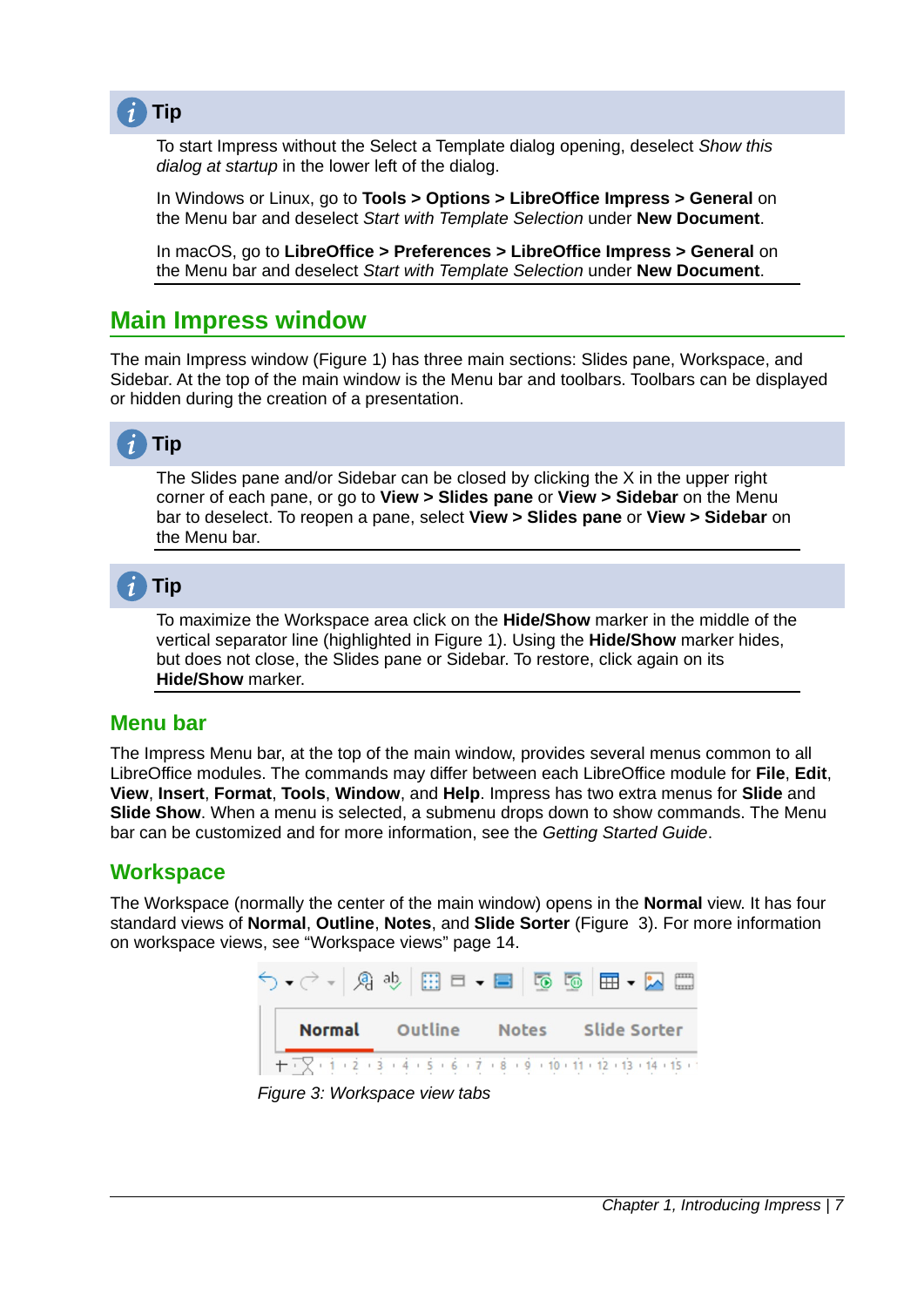If master slides are being used, then master views become available: **Master Slide**, **Master Notes** and **Master Handout**. There are no tabs for master views and are selected by going to **View** on the Menu bar. For more information on master slides, see Chapter 2, Using Slide Masters, Styles, and Templates.

### <span id="page-7-1"></span>**Slides pane**

The Slides pane contains thumbnail images of slides in a presentation in the order in which the slides are shown. The slide show order can be changed and is described in Chapter 9, Slide Shows & Photo Albums. Clicking on a slide image in the Slides pane selects it and places the slide in the Workspace where changes are made to the displayed slide.

- To display or close the Slides pane, go to **View > Slides pane** on the Menu bar.
- To close the Slides pane, click on the X in the right top corner of the Slides pane.
- To display or hide the Slides pane, use the **Hide/Show** marker on the left of the Workspace.

Several additional operations can be carried out on one or more slides in the Slides pane. Also, these additional operations are available from a context menu when right-clicking on a slide in the Slides pane.

- Add new slides to a presentation.
- Hide a slide so that it will not show in a presentation.
- Delete a slide from a presentation.
- Rename a slide.
- Duplicate a slide.
- Move a slide to another position in the slide order by dragging and dropping it to the desired position.
- The following operations can also be carried out, although there are more efficient methods than using the Slides pane:
	- Change the slide transition following the selected slide or after each slide in a group.
	- Change the sequence of slides in the presentation.
	- Change the slide design.
	- Change slide layout for a group of slides simultaneously.

### <span id="page-7-0"></span>**Sidebar**

The Impress Sidebar, normally located on the right side of the Workspace, is similar to the Sidebar in the other LibreOffice modules. It consists of eight decks, as described below. To open a deck, use one of the following methods:

- Click on its icon on the right side of the Sidebar.
- Click on **Sidebar Settings** at the top of the Sidebar and select a deck from the drop-down list.
- Go to **View** on the Menu bar and select the deck required from the submenu.

To display or hide the Sidebar, use one of the following methods:

- Go to **View > Sidebar** on the Menu bar.
- Use the keyboard shortcut *Ctrl+F5* (macOS ⌘*+F5*).
- Use the **Hide/Show** marker on the right of the Workspace (Figure [1](#page-5-0) on page [6](#page-5-0)).
- To close the Sidebar, click on the X in the right top corner of the Sidebar.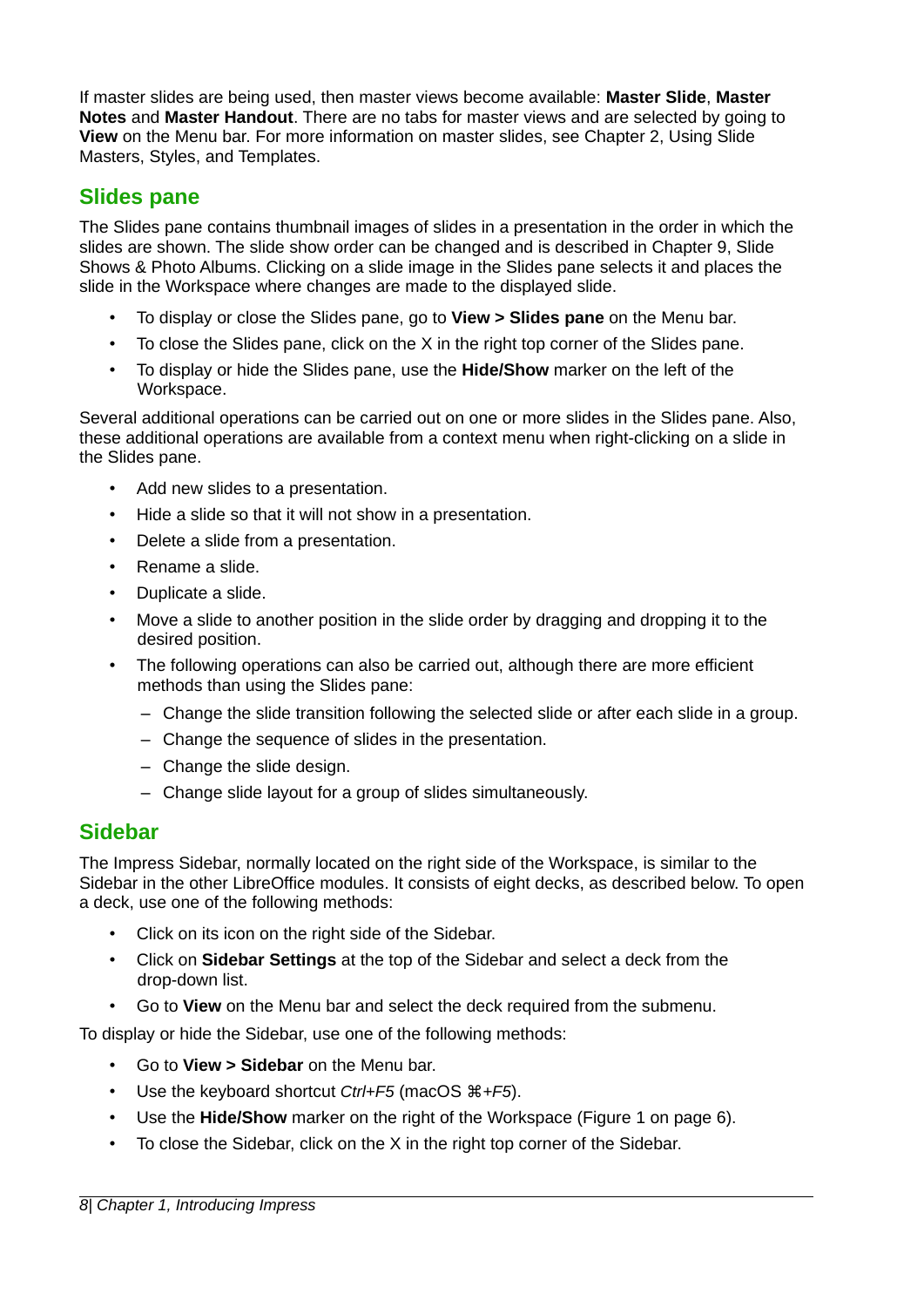• To display the Sidebar, click on one of the Sidebar icons to open a deck.

### <span id="page-8-7"></span>*Properties*

The Properties deck has ten panels, allowing the slide layout to be changed and the formatting of any objects on a slide.

- When a slide is selected and appears in the Workspace, the Properties deck opens with the **Slide** and **Layouts** panels available.
- When an object on a slide is selected, the Properties deck has the following panels available: **Character**, **Lists**, **Paragraph**, **Area**, **Shadow**, **Line**, **Position and Size**, **Columns**, **Effect**, and **Image**. Actual panels displayed depends on the type of object selected.

### <span id="page-8-6"></span>*Styles*

On the Styles deck, drawing and presentation styles can be applied to a selected object, new styles created for drawing and presentation, and both types of styles can be modified. When saving changes to a style, the changes are applied to all of the elements formatted with that style in the presentation. For more information on styles, see Chapter 2, Using Slide Masters, Styles, and Templates.

### <span id="page-8-5"></span>*Gallery*

On the Gallery deck, an object can be inserted into a presentation either as a copy or as a link. A copy of an object is independent of the original object. Changes to the original object have no effect on the copy. A link remains dependent on the original object. Changes to the original object are also reflected in the link.

### <span id="page-8-4"></span>*Navigator*

The Navigator deck displays all objects contained in a presentation. It provides a convenient way to move between slides in a presentation or select an object on a slide. It is recommended to give slides and objects in a presentation meaningful names for easy identification when using the Navigator. For more information, see ["Navigator](#page-11-1)" on page [12](#page-11-1).

### <span id="page-8-3"></span>*Shapes*

The Shapes deck provides panels for quick selection of most items that are available on the Drawing toolbar: **Lines and Arrows**, **Curves and Polygons**, **Connectors**, **Basic Shapes**, **Symbol Shapes**, **Block Arrows**, **Flowchart**, **Callout Shapes**, **Stars and Banners**, and **3D Objects**.

### <span id="page-8-2"></span>*Slide transition*

The Slide Transition deck provides a selection of slide transitions available in Impress. Also there are controls to adjust transition speed, automatic or manual transition, and how long a selected slide is shown (automatic transition only). For more information on transitions, see Chapter 9, Slide Shows & Photo Albums.

### <span id="page-8-0"></span>*Animation*

The Animation deck provides an easy way to add, change, or remove animations for different elements or objects on a slide and adjust how they appear during a slide show. For more information on animation, see Chapter 9, Slide Shows & Photo Albums.

### <span id="page-8-1"></span>*Master slides*

Using the Master Slides deck, the slide design can be selected for a presentation. Impress includes several designs of master slides. The default master slide is blank, but the remaining master slides have backgrounds and styled text. For more information on master slides, see Chapter 2, Using Slide Masters, Styles, and Templates.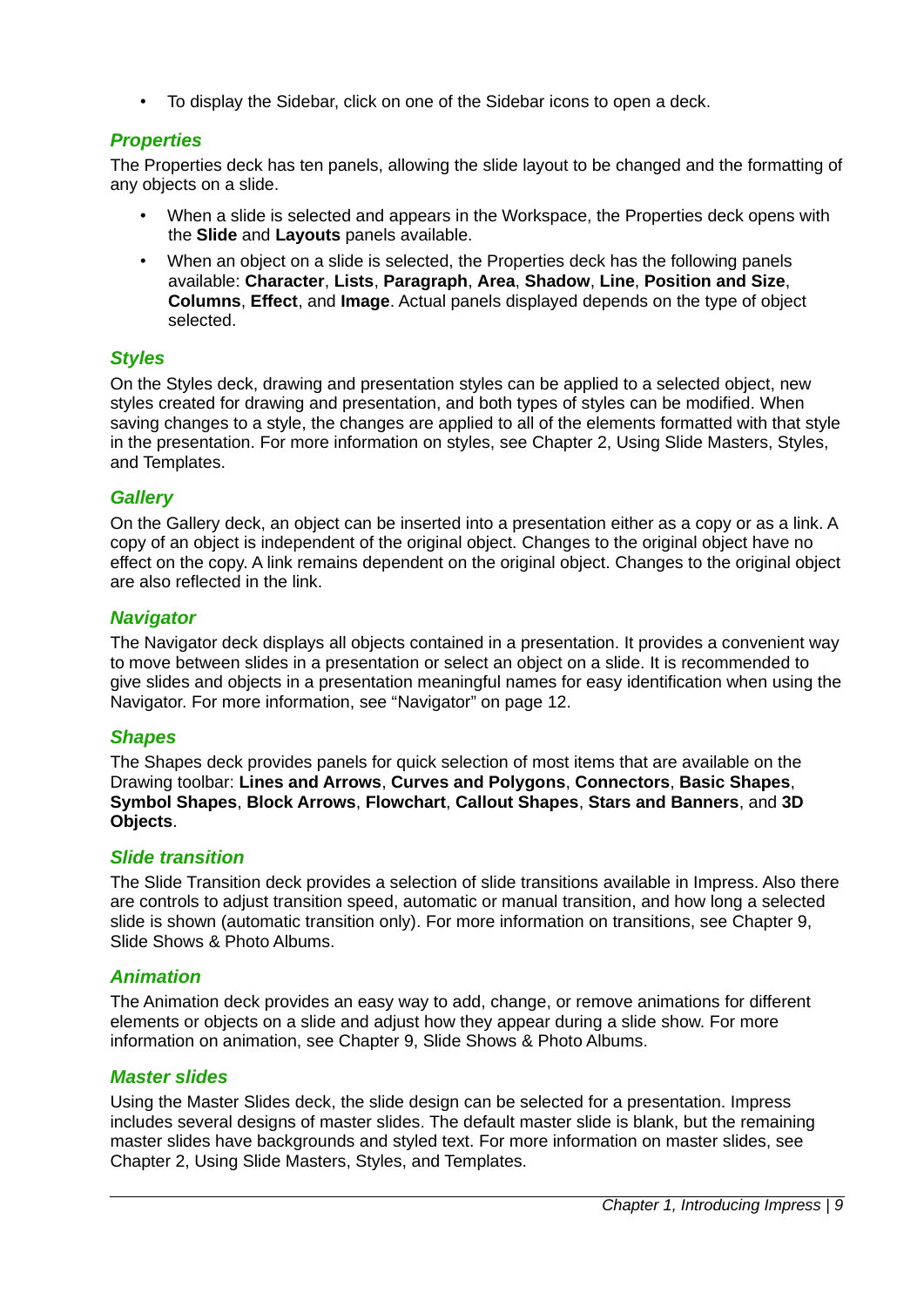### <span id="page-9-1"></span>**Rulers**

Rulers are positioned on the upper and left-hand sides of the Workspace. If the rulers are not visible, go to **View > Rulers** in the Menu bar. Rulers show the size of a selected object on the slide using double lines (highlighted in Figure [4\)](#page-9-3). Also, rulers are used to manage object handles and guide lines when positioning objects.

To change the measurement units of the rulers, right-click on a ruler and select the measurement unit from the drop-down list, as shown in Figure [5](#page-9-2) for the horizontal ruler. The horizontal and vertical rulers can be set to different measurement units.

The page margins in the drawing area are also represented on the rulers. The margins can be changed directly on the rulers by dragging them with the cursor. The margin area is indicated by either a grayed out area on the rulers or borders around the unused area of the ruler. This margin indication depends on computer setup and operating system.



*Figure 4: Rulers showing object size*

<span id="page-9-3"></span>

<span id="page-9-2"></span>*Figure 5: Changing ruler units*

### **Note**

The sizes are given in the current measurement unit and might not be the same as the ruler units. The measurement unit on the Status bar is defined in **Tools > Options > LibreOffice Impress > General**.

### <span id="page-9-0"></span>**Status bar**

The Status Bar (Figure [6](#page-10-0)), located at the bottom of the Impress main window, contains information that may be useful when working on a presentation. To hide the Status Bar, go to **View** on the Menu bar and deselect **Status Bar**.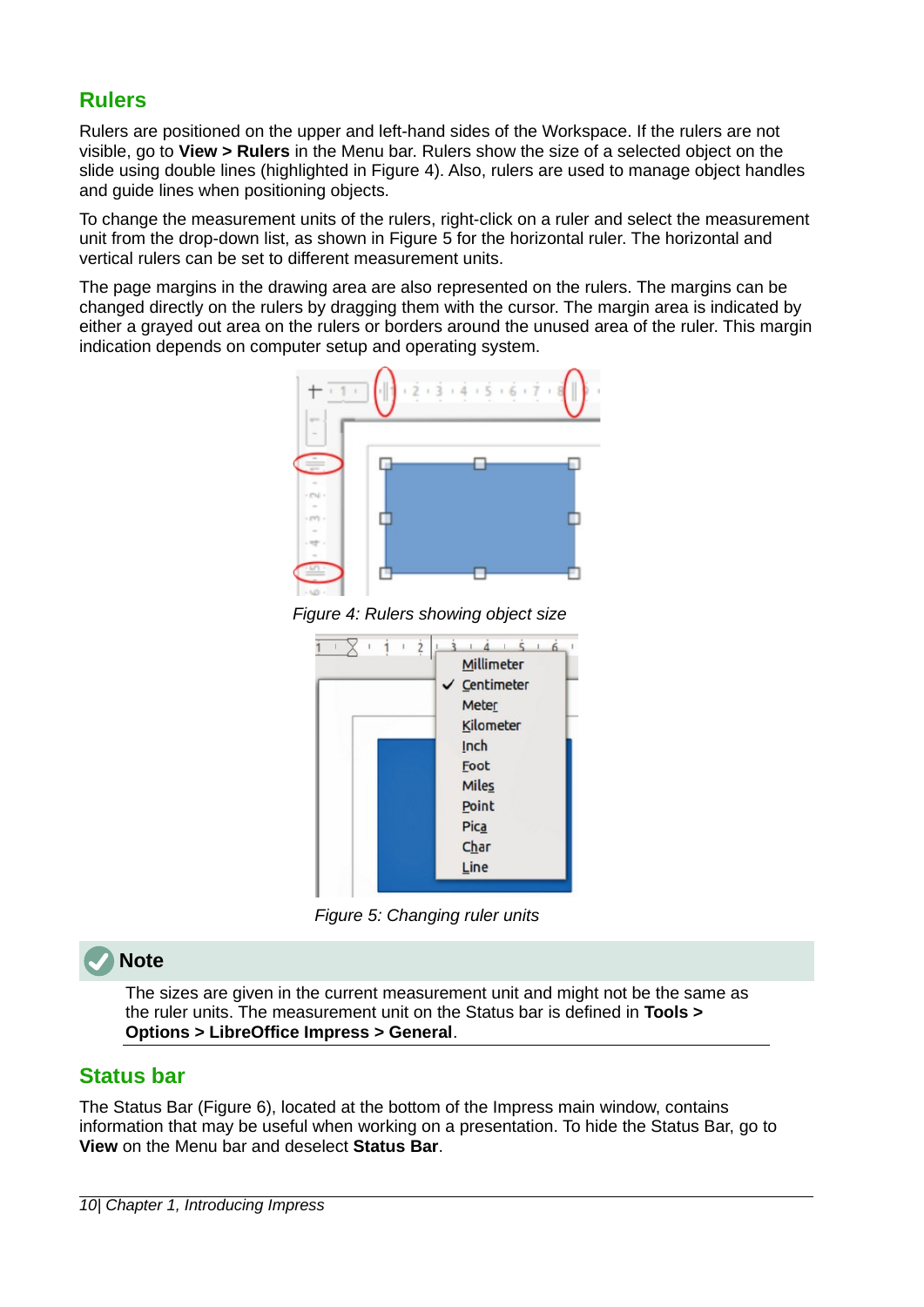

#### *Figure 6: Status Bar*

#### <span id="page-10-0"></span>**Slide number**

The slide number currently displayed in the Workspace and the total number of slides in the presentation.

#### **Information area**

This changes depending on the object selected on the slide. Examples of the information displayed are shown in Table [1](#page-10-1).

<span id="page-10-1"></span>*Table 1: Examples of information on Status Bar*

| <b>Example selection</b> | <b>Examples of information shown</b>        |
|--------------------------|---------------------------------------------|
| Text area                | Text Edit: Paragraph x, Row y, Column z     |
| Charts, spreadsheets     | Embedded object (OLE) "ObjectName" selected |
| Graphics                 | Bitmap with transparency selected           |

#### **Master slide**

The master slide associated with the slide or notes page currently displayed in the Workspace. Right-click to open a list of available master slides and select one to apply it to the selected slide. Double-click to open the Available Master Slides dialog. For more information on master slides, see Chapter 2, Using Slide Masters, Styles and Templates.

#### **Cursor position/Object size**

Shows different information depending on whether objects are selected or not.

- When no object is selected, the position numbers show the current position (X and Y coordinates) of the cursor.
- When an object is selected and being resized with the cursor, the object size numbers show the size of the object (width and height).
- If an object is selected, the position numbers shows X and Y coordinates of the upper-left corner and the object size number pair displays the size of the object. These numbers do not relate to the object itself, but to the selection outline, which is the smallest possible rectangle that can contain the visible part or parts of the object.
- When an object is selected, clicking in either of these areas opens the Position and Size dialog.

#### **Unsaved changes**

Indicates if there are any unsaved changes in the presentation. Clicking this icon saves the document. If the presentation has not been saved before, the Save As dialog opens giving the opportunity to save the presentation.

#### **Digital signatures**

Indicates if the presentation has a digital signature.

#### **Text language**

Indicates the language used for any text on a presentation.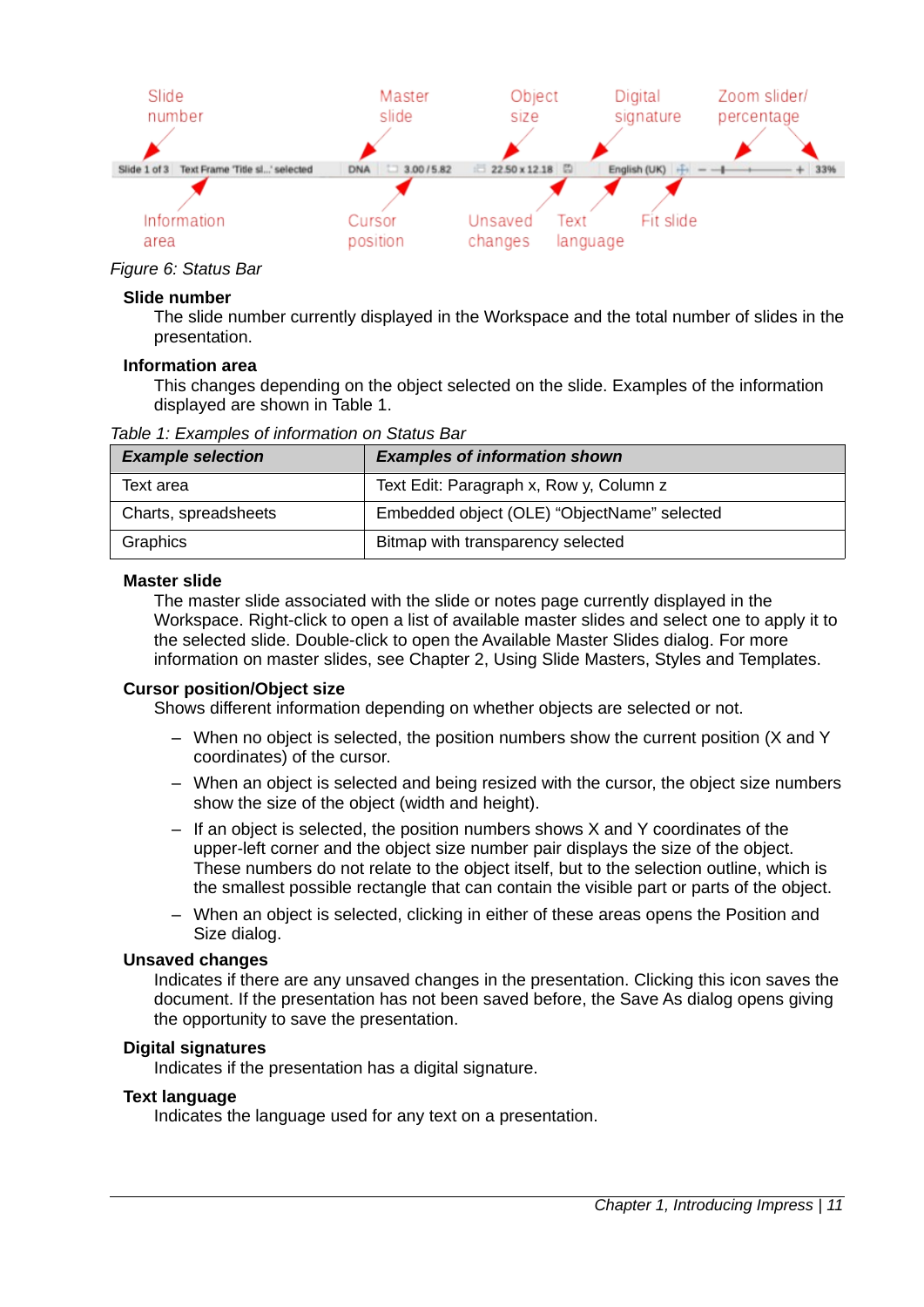### **Fit slide**

When this icon is clicked on, the slide in the Workspace zooms to fit in the Workspace.

#### **Zoom slider**

When moved, the slide changes its viewing zoom in the Workspace.

#### **Zoom percentage**

Indicates the zoom level of the slide displayed in the Workspace. Clicking on zoom percentage opens the Zoom & View Layout dialog where the settings for zoom factor and view layout are adjusted.

### <span id="page-11-1"></span>**Navigator**

The Navigator displays all objects contained in a presentation. It provides another convenient way to move around a presentation and find items in it.

To open the Navigator dialog (Figure [7](#page-11-2)) go to **View > Navigator** on the Menu bar, or use the keyboard shortcut *Ctrl+Shift+F5* (macOS ⌘*+Shift+F5*). Alternatively, click on **Navigator** in the Sidebar to open the Navigator deck that is similar in appearance and function as the Navigator dialog.

The Navigator is more useful if slides and objects (pictures, spreadsheets, and so on) are given meaningful names, instead of leaving them with default names, such as "Slide 1" and "Shape 1" and so on (as shown in Figure [7\)](#page-11-2). Using meaningful names allows for slides or objects to be easily identified and located in a presentation.

| <b>Navigator</b>                                                                                                                                                                                                                                                                                                                                                                                                                                                                          |        |
|-------------------------------------------------------------------------------------------------------------------------------------------------------------------------------------------------------------------------------------------------------------------------------------------------------------------------------------------------------------------------------------------------------------------------------------------------------------------------------------------|--------|
| $\begin{array}{ccccccccccccccccccccc} \multicolumn{4}{c}{} & \multicolumn{4}{c}{} & \multicolumn{4}{c}{} & \multicolumn{4}{c}{} & \multicolumn{4}{c}{} & \multicolumn{4}{c}{} & \multicolumn{4}{c}{} & \multicolumn{4}{c}{} & \multicolumn{4}{c}{} & \multicolumn{4}{c}{} & \multicolumn{4}{c}{} & \multicolumn{4}{c}{} & \multicolumn{4}{c}{} & \multicolumn{4}{c}{} & \multicolumn{4}{c}{} & \multicolumn{4}{c}{} & \multicolumn{4}{c}{} & \multicolumn{4}{c}{} & \multicolumn{4}{c}{}$ | ඉ ▼ හි |
| <del>-</del> b<br>Slide 1                                                                                                                                                                                                                                                                                                                                                                                                                                                                 |        |
| Shape 1 (Title text 'Click to')                                                                                                                                                                                                                                                                                                                                                                                                                                                           |        |
| Shape 2 (Text Frame 'Click to')                                                                                                                                                                                                                                                                                                                                                                                                                                                           |        |
| Slide 2<br>Ы                                                                                                                                                                                                                                                                                                                                                                                                                                                                              |        |
| Shape 1 (Title text 'Click to')                                                                                                                                                                                                                                                                                                                                                                                                                                                           |        |
| <b>I</b> <sub>O</sub> Shape 2 (Outline Text)                                                                                                                                                                                                                                                                                                                                                                                                                                              |        |
|                                                                                                                                                                                                                                                                                                                                                                                                                                                                                           |        |
| Untitled 1                                                                                                                                                                                                                                                                                                                                                                                                                                                                                |        |

<span id="page-11-2"></span>*Figure 7: Navigator dialog*

### <span id="page-11-0"></span>**Toolbars**

Many toolbars can be used during slide creation. To display or hide the various toolbars in Impress, go to **View > Toolbars** on the Menu bar and select the required toolbar from the submenu that appears. For example, Standard and Drawing toolbars are displayed by default, but the Line and Filling, and Text Formatting toolbars are not displayed and have to be selected.

To change the tools available on any toolbar, right-click in an empty area on the toolbar and select **Visible Buttons** from the context menu. Installed tools are indicated by a check mark next to the tool name, or the tool icon is highlighted, depending on the computer operating system. Click on a tool name to hide or show it in the toolbar. For more information, see Chapter 11, Setting Up and Customizing Impress, Appendix B, Toolbars, and the *Getting Started Guide*.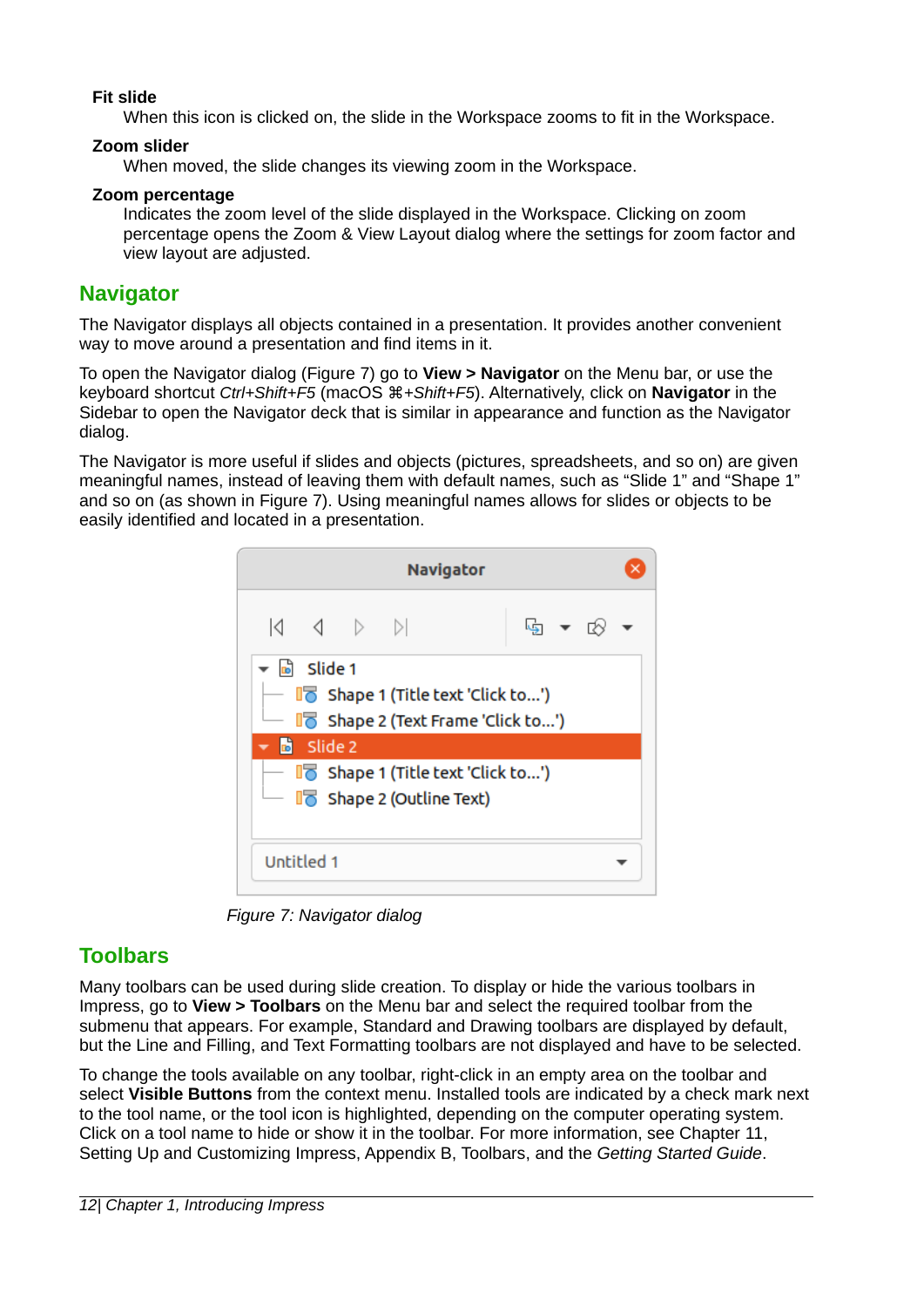

The appearance of the toolbar icons varies depending on the computer operating system, and the selection of icon size and style in **Tools > Options > LibreOffice > View**. For more information about working with toolbars, see Appendix B, Toolbars and the *Getting Started Guide*.

The following toolbars are widely used when creating a presentation:

#### **Standard toolbar**

The Standard toolbar (Figure [8\)](#page-12-2) is the same for all LibreOffice modules and is not described in detail in this user guide. By default, it is docked and located just under the Menu bar at the top of the Workspace.



*Figure 8: Standard toolbar*

#### **Drawing toolbar**

<span id="page-12-2"></span>The Drawing toolbar (Figure [9](#page-12-1)) contains all the necessary functions for drawing various geometric and freehand shapes, and for organizing them in a slide. By default, it is docked and located on the left of the Workspace. More information on the Drawing toolbar can be found in Chapter 5, Managing Graphic Objects.



#### *Figure 9: Drawing toolbar*

#### **Line and Filling toolbar**

<span id="page-12-1"></span>The Line and Filling toolbar (Figure [10](#page-12-0)) provides the tools for modifying the properties of an object, for example line color, line style, line width, fill color and style, and other properties of a selected object. If the selected object is a text frame, the Line and Filling toolbar is automatically replaced by the Text Formatting toolbar (Figure [11](#page-13-2)).



*Figure 10: Line and Filling toolbar*

#### <span id="page-12-0"></span>**Text Formatting toolbar**

The Text Formatting toolbar (Figure [11](#page-13-2)) is similar to the Formatting toolbar in LibreOffice Writer and only appears when a text object has been selected in a presentation, automatically replacing the Line and Filling toolbar (Figure [10](#page-12-0)).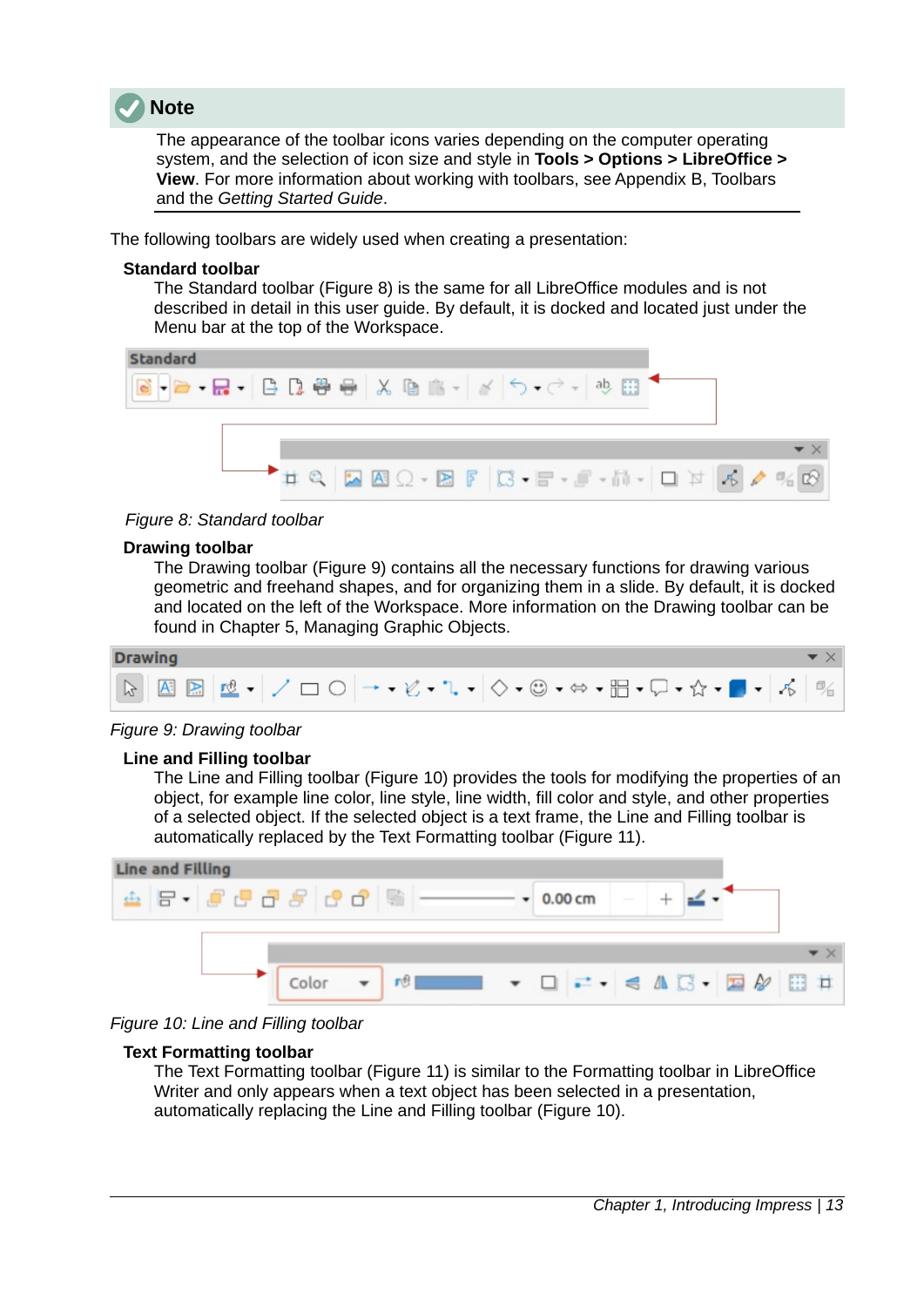

*Figure 11: Text Formatting toolbar*

### <span id="page-13-2"></span><span id="page-13-1"></span>**Workspace views**

The Impress workspace has four standard views selected using tabs: **Normal**, **Outline**, **Notes**, and **Slide Sorter**. These tabs are normally displayed the top of the Workspace. If the tabs are not displayed, then go to **View > Views Tab Bar** on the Menu bar. Also, different workspace views can be selected by going to **View** on the Menu bar and selecting a view from the submenu. Each of the workspace views is designed to ease the completion of certain tasks.

Master views only become available in the Workspace when **Master Slide**, **Master Notes** or **Master Handout** are selected. There are no tabs for master views and can only be selected by going to **View** on the Menu bar. For more information on master slides, see Chapter 2, Using Slide Masters, Styles, and Templates.



Each workspace view displays a different set of toolbars when selected. To customize these toolbar sets, go to **View > Toolbars** on the Menu bar, then check or uncheck the toolbars to add or remove.

### <span id="page-13-0"></span>**Normal view**

**Normal** view is the main standard view for creating individual slides in a presentation. In **Normal** view slides are designed, text or graphics added and formatted, and any animation effects added to text or graphics.

To place a slide in **Normal** view of the Workspace, either click on the slide thumbnail in the Slides pane or click on the slide name in the Navigator.



<span id="page-13-4"></span>

<span id="page-13-3"></span>*Figure 13: Outline toolbar*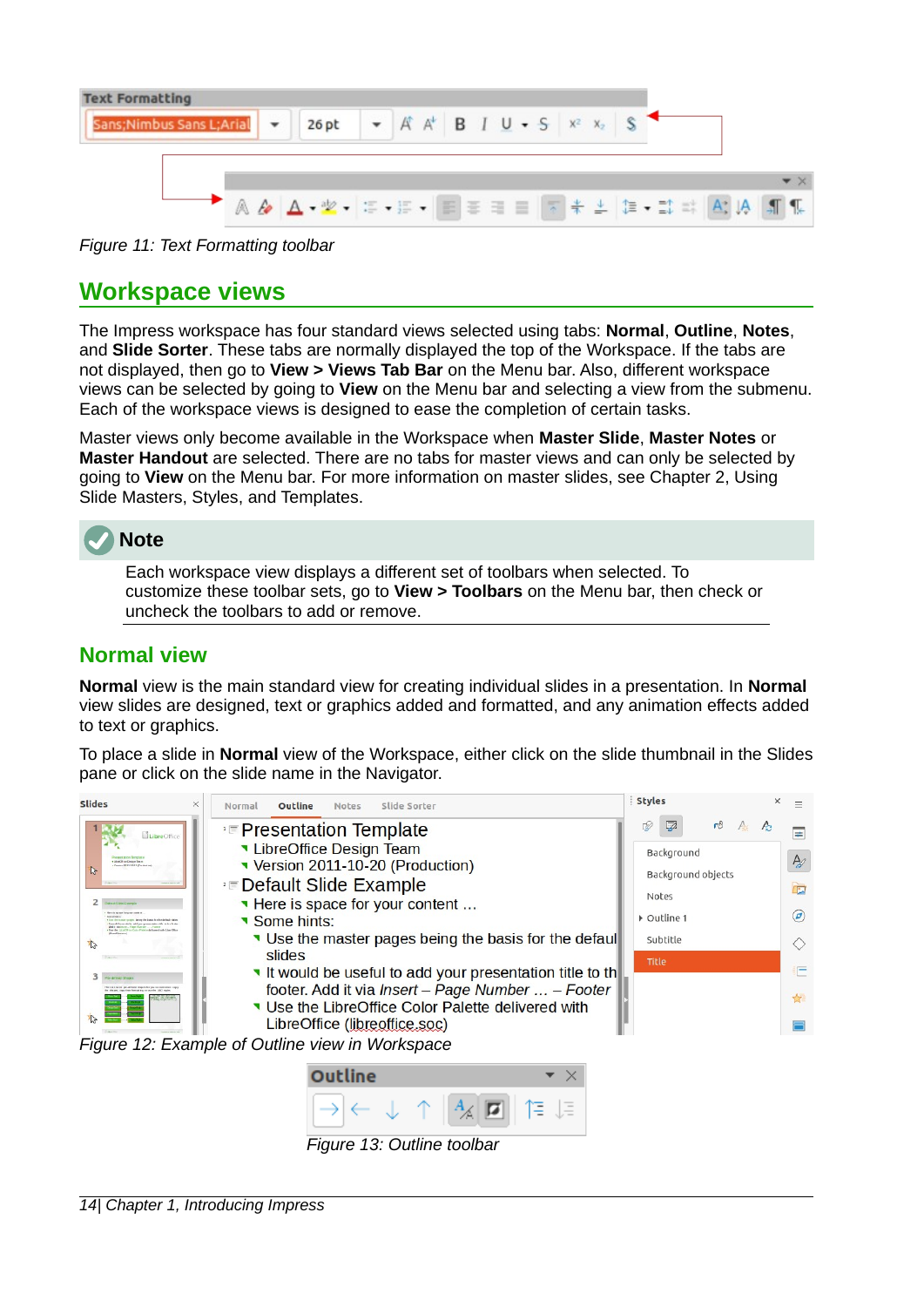### <span id="page-14-1"></span>**Outline view**

**Outline** view in the Workspace (Figure [12](#page-13-4)) contains all of the slides of a presentation in a numbered sequence. It shows topic titles, bulleted lists, and numbered lists for each slide in outline format. Only the text contained in the default text boxes in each slide is shown. If text boxes or graphic objects have been added to the slides, then these objects are not displayed. Slide names are not included.

**Outline** view can be used for the following:

- Making changes in the text of a slide.
- Adding or deleting text in a slide as in **Normal** view.
- Moving a paragraph in a slide up or down by using the movement arrows on the Outline toolbar (Figure [13](#page-13-3)).
- Changing the outline level of a paragraph in a slide using the left and right arrow buttons on the Outline toolbar.
- Comparing slides with an outline, if an outline has been prepared in advance. If another slide is required, it can be created directly in **Outline** view, or **Normal** view.

### <span id="page-14-0"></span>**Notes view**

Use **Notes** view in the Workspace (Figure [14](#page-14-2)) to add notes to a slide. These notes are not seen when the presentation is shown to an audience using an external display connected to a computer.

- 1) Click on **Notes** in the Workspace to open **Notes** view.
- 2) Click a slide in the Slides pane so that the slide appears in the Workspace.
- 3) In the text box below the slide, click on the words *Click to add notes* and begin typing the required notes for the selected slide.

The *Click to add notes* text box can be resized using the resizing handles which appear when the edge of the notes box is selected. Move or change the size of the box by clicking and dragging on the box border.

<span id="page-14-2"></span>

*Figure 14: Example of Notes view in Workspace*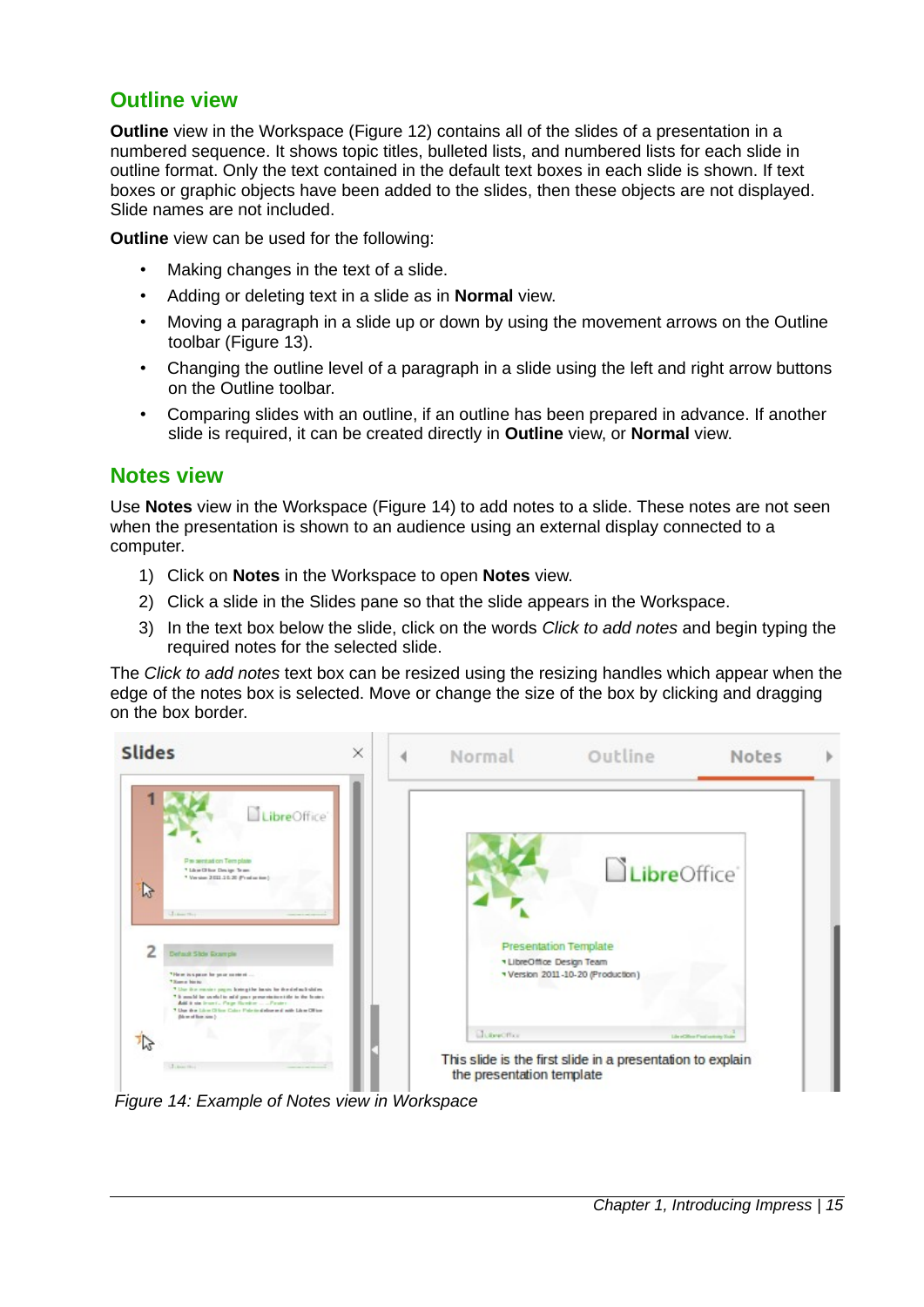| <b>Slides</b>                                                                                                                                                                                                                                                                                                                                                                                                                                                                                                                                                                                                                                 | $\times$<br>Outline<br>Normal                                                                                                                                                                                                                                                                                                                                   | <b>Slide Sorter</b><br><b>Notes</b>                                                                                                                                                                                                                                                                                                                                                                                              |                                                                                                                                                                                                                                                                                                                                 |                                                                           |
|-----------------------------------------------------------------------------------------------------------------------------------------------------------------------------------------------------------------------------------------------------------------------------------------------------------------------------------------------------------------------------------------------------------------------------------------------------------------------------------------------------------------------------------------------------------------------------------------------------------------------------------------------|-----------------------------------------------------------------------------------------------------------------------------------------------------------------------------------------------------------------------------------------------------------------------------------------------------------------------------------------------------------------|----------------------------------------------------------------------------------------------------------------------------------------------------------------------------------------------------------------------------------------------------------------------------------------------------------------------------------------------------------------------------------------------------------------------------------|---------------------------------------------------------------------------------------------------------------------------------------------------------------------------------------------------------------------------------------------------------------------------------------------------------------------------------|---------------------------------------------------------------------------|
| LibreOffice <sup>®</sup><br><b>Presentation Template</b><br>* LibreOffice Design Team<br>* Version 2011-10-20 (Production)<br>$\mathbb{R}$<br><b>Clubrectice</b><br><b><i>SACRA PALAWAY</i></b><br>$\overline{2}$<br>Detauft Slide Example<br>. Here is space for your content<br>· Same hints:<br>. Use the master pages being the basis for the debutt sides<br>. It would be useful to add your presentation tite to the footer.<br>Add It via Insert - Page Number  - Footer<br>. Use the LibreOffice Color Palette delivered with LibreOffice<br>(Ibreoffice.soc)<br>公<br><b><i><u>ULtreoffice</u></i></b><br>Like Cillus Profitable Spa | LibreOffice<br><b>Presentation Terradate</b><br>. Like Office Draige Trans<br>. Version 2003 36:30 (Ferdenburg)<br>rs.<br>Chancer House<br><b><i><u>International</u></i></b><br>5<br>LibreOffice <sup>®</sup><br>Thank you<br>. In manning this temp late !<br>. In comparing Line Offset<br>CHARLES PRODUCED WAS ARRESTED FOR DWOL.<br>Literature<br>-------- | $\overline{2}$<br>Default Site Domesin<br>. Here is space beyones mind<br>. Room bister<br>. Occurs would accomplish a distinguish the first of the definition of<br>. It would be useful to with your presentation to be to the funter.<br>Add to the lower . Page Remins  . Form<br>. Un a the Librar Office: Carlos Pole for distance disable Librar Office<br>the modification of<br>瓜<br><b>Change</b><br><b>STATISTICS</b> | 3<br><b>Pre-defined Shapes</b><br>He as we see as you de four al shape who your conserview as many<br>drawingers, copy the information or wear the LAO styles.<br><b>Deard give</b><br><b>The comment</b><br><b>Bellin</b><br>Despite<br><b>Purpo Strate</b><br><b>MacReti</b><br><b>Change</b><br><b>Contractor Contractor</b> | Sector Header Gorrigie<br>You may addeditional trailers<br><b>Channel</b> |

<span id="page-15-5"></span>*Figure 15: Example of Slide Sorter view in Workspace*

When text is inserted in the *Click to add notes* text box, it is automatically formatted using the predefined *Notes* style in **Presentation Styles** in the Styles deck on the Sidebar. The *Notes* style can be formatted to the presentation requirements. For more information, see Chapter 8, Adding and Formatting Slides, and Notes.

### <span id="page-15-3"></span>**Slide Sorter view**

The **Slide Sorter** view in the Workspace (Figure [15](#page-15-5)) contains all the thumbnails of slides used in a presentation. Use this view to work with one slide or a group of slides.

### <span id="page-15-2"></span>*Customizing Slide Sorter view*

To change the number of slides per row in **Slide Sorter** view:

- 1) Go to **View > Toolbars > Slide View** on the Menu bar to show the Slide View toolbar (Figure [16](#page-15-4)).
- 2) Adjust the number of slides in the *Slides per Row* box, up to a maximum of 15.

<span id="page-15-4"></span>

*Figure 16: Slide View toolbar*

### <span id="page-15-1"></span>*Changing slide order*

To change the slide order in a presentation of a single slide or a group of slides using **Slide Sorter** view is as follows:

- 1) Select a slide or a group of slides.
- 2) Drag and drop the slide or group of slides at the new position in the presentation.

### <span id="page-15-0"></span>*Selecting a group of slides*

To select a group of slides in **Slide Sorter** view, use one of the following methods:

- *Ctrl* key click on the first slide and, while holding the *Ctrl* key (macOS  $\mathcal{H}$ ), select the required slides. The selected slides do not have to be next to each other.
- *Shift* key click on the first slide, and while pressing the *Shift* key, select the final slide for the group. This selects all of the slides between the first and the last slide selected.
- Cursor position the cursor slightly to one side and outside the first slide, then click and hold dragging the cursor until all of the slides required for the group are selected.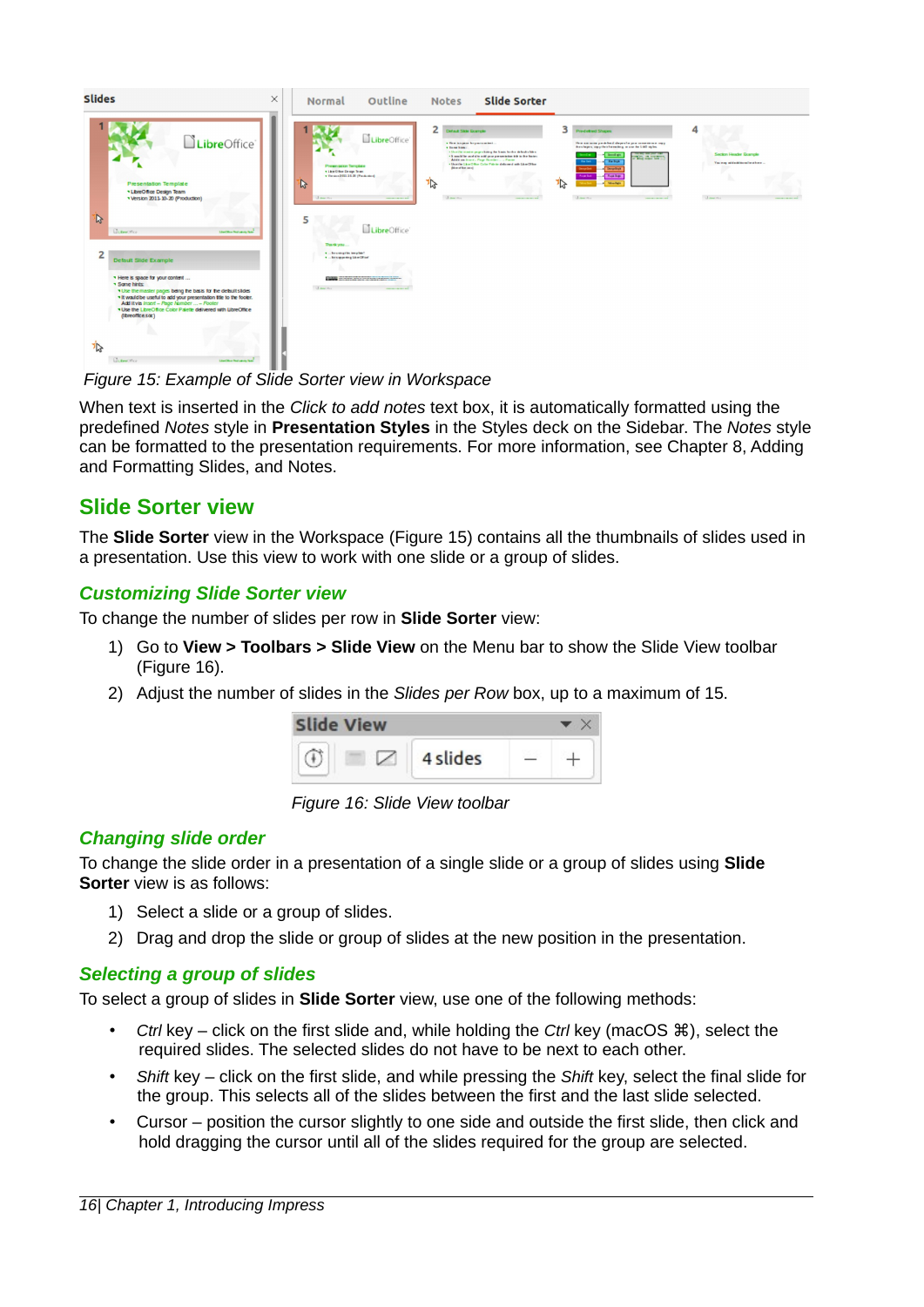### <span id="page-16-1"></span>*Working in Slide Sorter view*

Working with slides in **Slide Sorter** view is similar to working with slides in the Slides pane. To make changes, right-click on a slide in **Slide Sorter** view and choose one of the following from the context menu:

- **Cut** removes the selected slide and saves it to the clipboard.
- **Copy** copies the selected slide to the clipboard without removing it.
- **Paste** inserts a slide from the clipboard after the selected slide.
- **New Slide** adds a new slide after the selected slide.
- **Duplicate Slide** creates a duplicate of the selected slide and places the new slide immediately after the selected slide.
- **Rename Slide** renames the selected slide.
- **Hide Slide** any slides that are hidden are not shown in the presentation.
- **Delete Slide** deletes the selected slide.
- **Layout** allows changes to the layout of the selected slide.
- **Move** allows moving or repositioning of the slide in the presentation order.

### <span id="page-16-0"></span>**Creating presentations**

By default, Impress opens with the Select a Template dialog displayed to select a template for a new presentation. To create a new presentation without a template, click on **Cancel** in the Select a Template dialog and a blank slide opens in the Workspace and Slides pane.

To prevent the Select a Template dialog from opening, go to **Tools > Options > LibreOffice Impress > General** on the Menu bar to open Options LibreOffice Impress General dialog (Figure [17](#page-16-2)) and deselect the option *Start with Template Selection*.

For more information on creating presentations, slide show options, and presentation settings, see Chapter 9, Slide Shows & Photo Albums and Chapter 11, Setting Up and Customizing Impress.

|                                                                            |                                                                                                                                                        | <b>Options - LibreOffice Impress - General</b>                                                                                     |                                                                                |  |
|----------------------------------------------------------------------------|--------------------------------------------------------------------------------------------------------------------------------------------------------|------------------------------------------------------------------------------------------------------------------------------------|--------------------------------------------------------------------------------|--|
| LibreOffice<br>▶ Load/Save<br>▶ Language Settings<br>• LibreOffice Impress | <b>New Document</b><br>Start with Template Selection                                                                                                   |                                                                                                                                    | Presentation<br>Enable remote control<br>Enable Presenter Console              |  |
| General<br>View<br>Grid<br>Print<br>LibreOffice Base<br>Charts<br>Internet | <b>Settings</b><br>$\vee$ Copy when moving<br>V Use background cache<br>Objects always moveable<br>Unit of measurement:<br>Tab stops:<br>Compatibility | Centimeter<br>▼<br>$1.25$ cm<br>$^{+}$<br>Use printer metrics for document formatting<br>Add spacing between paragraphs and tables | <b>Text Objects</b><br>$\vee$ Allow quick editing<br>Only text area selectable |  |

<span id="page-16-2"></span>*Figure 17: Options LibreOffice Impress General dialog*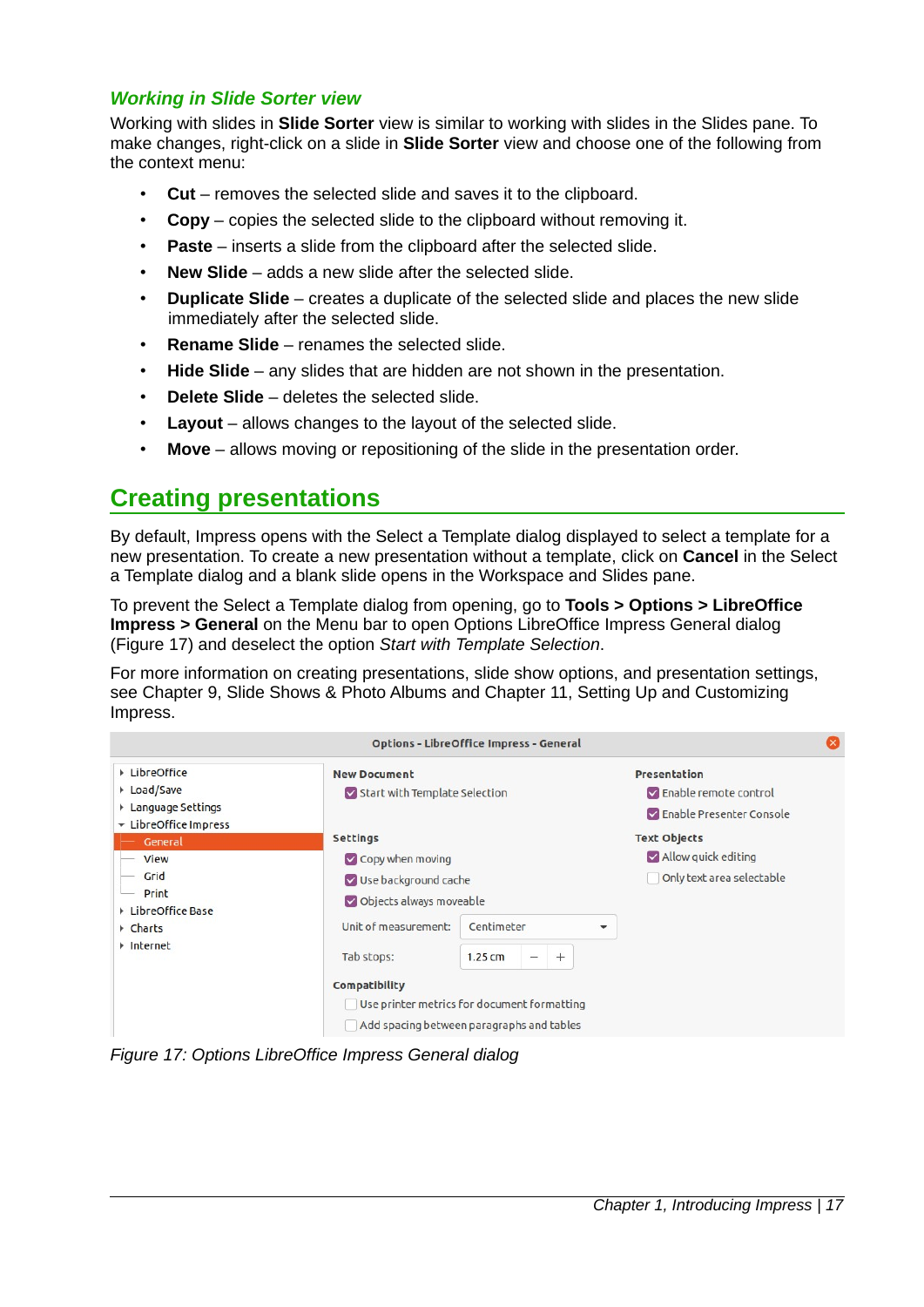

The first thing to do is decide on the purpose of a presentation and plan accordingly. Having an idea of the audience type, the structure, the content, and how the presentation will be delivered, will save a lot of time from the start.

### <span id="page-17-3"></span>**New presentation**

When creating a new presentation, Impress shows only one slide in the Slides pane and Workspace.

#### <span id="page-17-2"></span>*Inserting new slide*

A new slide is inserted into a presentation using one of the following methods.

- Go to **Slide > New Slide** on the Menu bar.
- Right-click in the Slides pane and select **New Slide** from the context menu.
- Use the keyboard shortcut *Ctrl+M* (macOS ⌘*+M*)
- Go to **Slide Sorter** view in the Workspace, right-click on a slide and select **New Slide** from the context menu.
- Click on **New Slide** in the Presentation toolbar (Figure [18\)](#page-17-4). If the Presentation toolbar is not visible, go to **View > Toolbars** on the Menu bar and select **Presentation** from the drop-down list.

<span id="page-17-4"></span>

*Figure 18: Presentation toolbar*

### **Note**

A new slide is inserted after the selected slide in the presentation. If a slide is not selected, then the new slide is inserted as the last slide in the presentation.

### <span id="page-17-1"></span>*Duplicating slides*

To duplicate a slide, select a slide for duplication in the Slides pane and use one of the following methods. A duplicate slide is inserted after the selected slide in the presentation.

- Right-click on a slide in the Slides pane and select **Duplicate Slide** from the context menu.
- Go to **Slide Sorter** view in the Workspace, right-click on a slide and select **Duplicate Slide** from the context menu.
- Go to **Slide > Duplicate Slide** on the Menu bar.
- Click on **Duplicate Slide** on the Presentation toolbar.

### <span id="page-17-0"></span>**Slide format**

Click on **Properties** on the Sidebar and open the **Slide** panel (Figure [19](#page-18-2)) to display the format options available for a presentation. The **Slide** panel allows for quick formatting of all slides included in a presentation and selecting master slides for a presentation. For more information on formatting slides and using master slides, see Chapter 2, Using Slide Masters, Styles, and Templates and Chapter 8, Adding and Formatting Slides and Notes.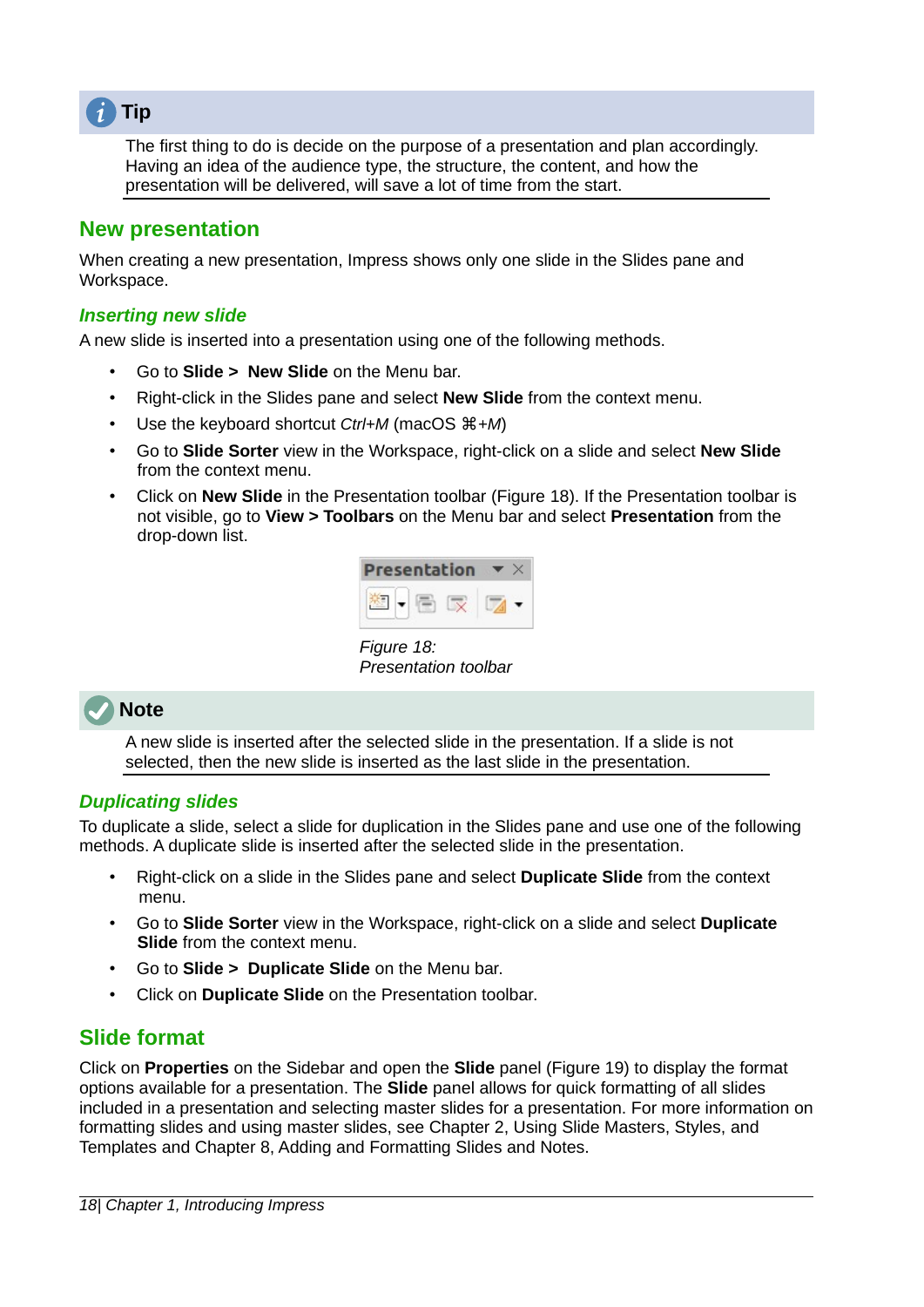| <b>Properties</b><br>v Slide |                    | $\times$<br>Ν | $=$                         |
|------------------------------|--------------------|---------------|-----------------------------|
| Format:                      | Screen 16:9        |               | ≠                           |
| Orientation:                 | Landscape          |               | $\mathcal{A}_{\mathscr{L}}$ |
| Background:                  | None               |               | E                           |
|                              | Insert Image       |               | $\vec{\boldsymbol{\beta}}$  |
| Master Slide:                | <b>Beehive</b>     |               |                             |
|                              | Master Background  |               |                             |
|                              | Master Objects     |               | €Γ                          |
|                              | <b>Master View</b> |               |                             |
| Layouts                      |                    |               | ☆                           |
|                              |                    |               |                             |
|                              |                    |               |                             |

<span id="page-18-2"></span>*Figure 19: Slide and Layouts panels in Properties deck on Sidebar*

### <span id="page-18-1"></span>**Slide layout**

By default in Impress, the *Title Slide* layout is used for the first slide when a new presentation is created. The layouts included in Impress range from a blank slide to a slide with six contents boxes and a title. For more information on slide layouts, see Chapter 8, Adding and Formatting Slides, and Notes.

The first slide in a presentation is normally a title slide. The layouts *Title Slide*, which also contains a section for a subtitle, or *Title Only* are the most suitable layouts for the first slide in a presentation. For the remaining slides, select the most suitable layout to use for the slide contents..

Impress does not have the functionality to create custom layouts. However, the different elements in a slide layout can be resized and moved. For more information, see ["Modifying slide](#page-19-0)  [elements"](#page-19-0) on page [20](#page-19-0).

### <span id="page-18-0"></span>*Selecting slide layout*

The available layouts are shown in the **Layouts** panel on the Properties deck on the Sidebar. After selecting a slide, select the slide layout using one of the following methods:

- Go to the Properties deck on the Sidebar to open the **Layouts** panel (Figure [19\)](#page-18-2).
- Click on **Slide Layout** on the Presentation toolbar to open the **Layouts** panel on the Properties deck on the Sidebar.
- Click on **Slide > Layout** on the Menu bar to open a drop-down list showing the layouts by name.
- Right-click on the selected slide and select **Layouts** in the context menu.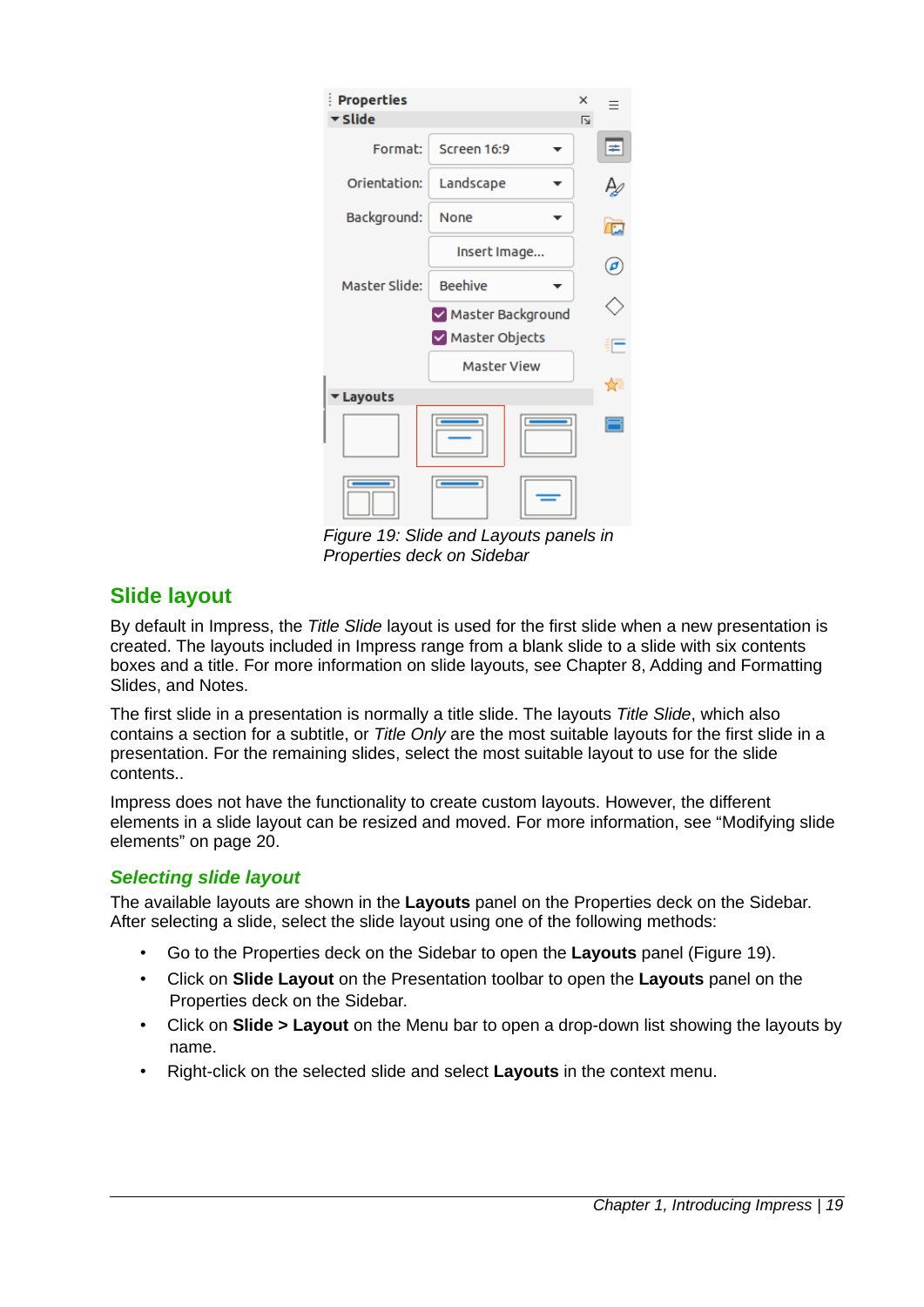### <span id="page-19-2"></span>*Changing slide layout*

After selecting a slide in a presentation, change the slide layout using one of the following methods:

- 1) Select a slide in the presentation.
- 2) Select a new layout for the slide using one of the methods described in "[Selecting slide](#page-18-0)  [layout](#page-18-0)" above.

#### <span id="page-19-1"></span>*Slide contents*

Several layouts can contain one or more content boxes. Each of these content boxes can be configured to contain the following elements:

- **Slide title** click on *Click to add Title* and type a title in the text box. Impress enters text editing mode and the Text Formatting toolbar automatically opens. For more information on formatting text, see Chapter 3, Adding and Formatting Text.
- **Text** click on *Click to add Text* and type the contents into the text box. Impress enters text editing mode and the Text Formatting toolbar automatically opens. For more information on formatting text, see Chapter 3, Adding and Formatting Text.
- **Table** go to **Insert > Table** on the Menu bar and the Insert Table dialog opens. Enter the number of columns and rows, then click **OK**. The dialog closes and a table is inserted into the slide. Impress enters text editing mode and the Text Formatting toolbar automatically opens. For more information on using tables, see Chapter 3, Adding and Formatting Text.
- **Chart** go to **Insert > Chart** on the Menu bar and the Impress default chart is placed in the slide. The **Chart Type** panel opens in the Properties deck on the Sidebar allowing editing of the chart to the presentation requirements. For more information on using charts, see Chapter 7, OLE, Spreadsheets, Charts, and Other Objects.
- **Image** go to **Insert > Image** on the Menu bar and a file browser opens. Navigate to where the required image is located. Select the file and click on **Open**. The image is placed into the slide and the file browser closes. The **Image** panel opens in the Properties deck on the Sidebar allowing editing of the image file. For more information on using images, see Chapter 4, Adding and Formatting Images, and Chapter 7, OLE, Spreadsheets, Charts, and Other Objects.
- **Audio or video** go to **Insert > Audio or Video** on the Menu bar and a file browser opens. Navigate to where the required audio or video file is located. Select the file and click on **Open**. The audio or video file is placed into the slide and the file browser closes. The Media Playback toolbar opens allowing operation of the audio or video file. For more information, see Chapter 7, OLE, Spreadsheets, Charts, and Other Objects.

### **Note**

Text and graphic elements can be readjusted at any time during the preparation of a presentation. However, changing slide layout that already has contents can have a dramatic effect. If the layout is changed after contents have been added, the contents are not lost, but they may need to be reformatted.

### <span id="page-19-0"></span>**Modifying slide elements**

When a slide is inserted into a presentation, it contains elements that were included in the selected slide layout. However, it is unlikely that the predefined layouts will suit all requirements for a presentation. Elements required maybe removed or objects inserted such as text and/or graphics.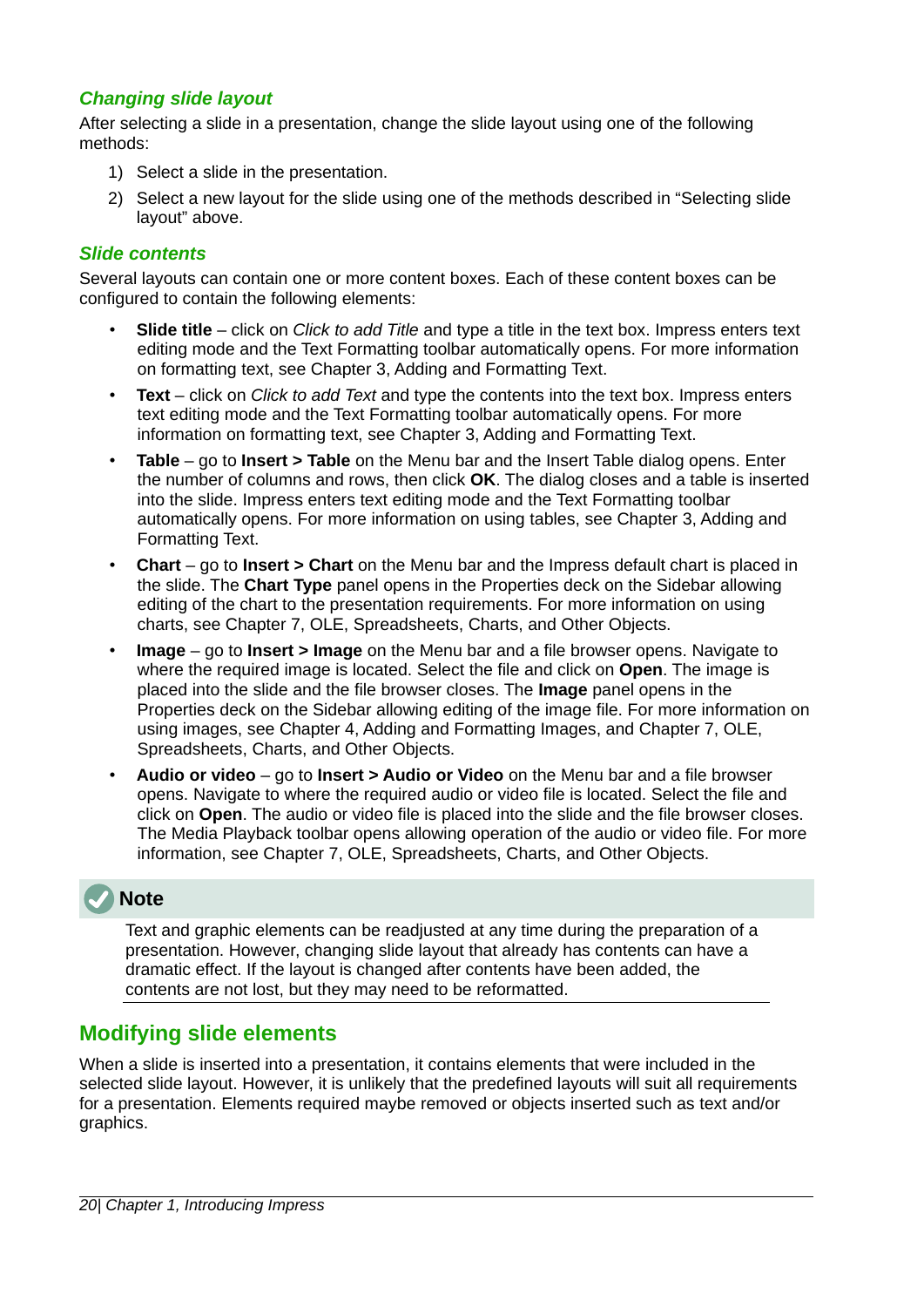Although Impress does not have the functionality to create new layouts, it allows for the resizing and moving of the slide elements. It is also possible to add slide elements without being limited to the size and position of content boxes.

### **Note**

It is recommended that changes to slide elements in the layouts included in Impress are only made using **Normal** view, which is the default. Attempting any changes to a slide element when in **Master** view is possible, but may result in unpredictable results and requires extra care as well as a certain amount of trial and error.

### <span id="page-20-1"></span>*Moving contents box*

- 1) Click on the outer frame of the contents box so that the selection handles are displayed.
- 2) Place the cursor on the frame so that the cursor changes shape. This is normally a clenched hand, but depends on the computer setup and operating system.
- 3) Click and drag the contents box to its new position on the slide, then release.

### <span id="page-20-0"></span>*Resizing contents box*

- 1) Click on the outer frame so that the selection handles are displayed.
- 2) Place the cursor on a selection handle the frame so that the cursor changes shape.
- 3) Click and drag the selection handle on the frame to resize the contents box, then release.
	- Top and bottom selection handles change the height of a contents box.
	- Left and right selection handles change the width of a contents box.
	- Corner selection handles change width and height of a contents box.

### <span id="page-20-4"></span>*Removing elements*

- 1) Click a contents box or an element to highlight it and the selection handles are displayed.
- 2) Press the *Delete* (macOS *Ctrl+D*) or *Backspace* key to remove the contents box or element.

### <span id="page-20-3"></span>**Adding text**

There are two ways of adding text to a slide – contents box or text box. For more information on text, see Chapter 3, Adding and Formatting Text.

- **Contents box** click *Click to add Text* in the contents box and type the text. Outline styles are automatically applied to the text as it is inserted. If required, change the outline level of each paragraph as well as its position within the contents box by using the arrow buttons on the Outline toolbar and Workspace **Outline** view.
- **Text box** click on **Insert Text Box** on the Standard toolbar or Drawing toolbar to select text mode, then click on the slide. A text box is created and the Text Formatting toolbar automatically opens. Type the text and click outside the text box to end text mode.

### <span id="page-20-2"></span>**Adding images or objects**

To add images or objects to a slide, for example a picture, clipart, drawing, photograph, or spreadsheet, click on **Insert** on the Menu bar and select in the drop-down menu the image or object type required. For more information on adding objects, see the following chapters:

- Chapter 4, Adding and Formatting Images
- Chapter 5, Managing Graphic Objects
- Chapter 6, Formatting Graphic Objects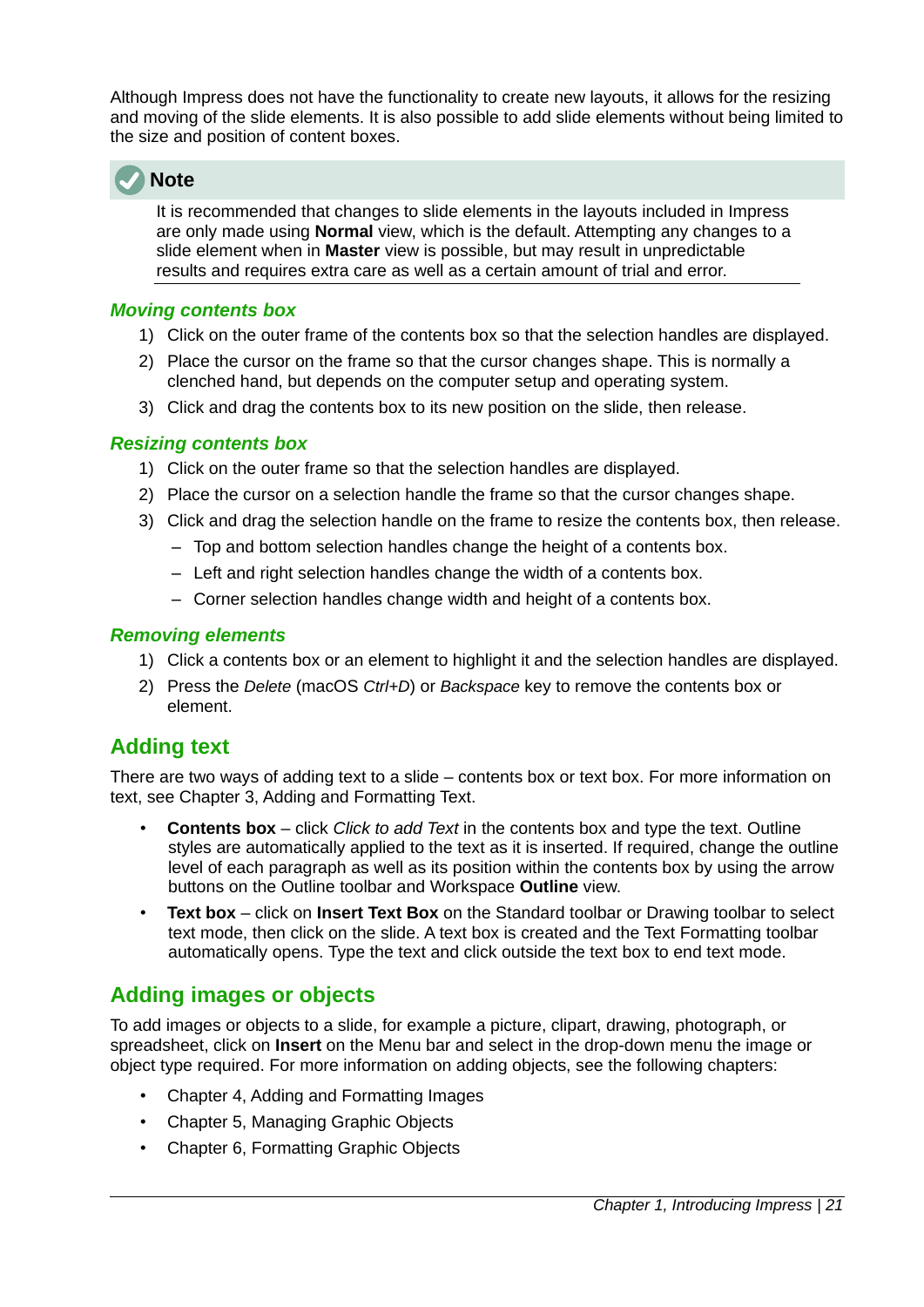• Chapter 7, OLE, Spreadsheets, Charts, and Other Objects

### <span id="page-21-0"></span>**Modifying slide appearance**

To change the background and other characteristics of all slides in the presentation, the master slide has to be modified or a different master slide selected.

A master slide has a specified set of characteristics that acts as a template and is used as the starting point for creating other slides. These characteristics include slide background, objects in the background, formatting of any text used, and any background graphics.

Impress has a range of master slides, found in the Master Slides deck on the Sidebar. Additional master slides can be created or and saved, or added from other sources. See Chapter 2, Using Slide Masters, Styles, and Templates for information on creating and modifying master slides.

For example, to change the background of an individual slide or a master slide:

- 1) Right click on a slide or master slide and select **Slide Properties** from the context menu to open the Slide Properties dialog (Figure [20](#page-21-1)).
- 2) Select **Background** and then select the type of background to use from *None*, *Color*, *Gradient*, *Bitmap*, *Pattern* and *Hatch*.
- 3) Make a selection from the various properties available for each type of background.
- 4) Click **OK** to apply save the changes and close the dialog.

### **Note**

Inserting and correctly formatting background is beyond the scope of this chapter. For more information, see Chapter 6, Formatting Graphic Objects.

|                       |                   |                      |               | <b>Slide Properties</b> |        |              |        |                   |        |
|-----------------------|-------------------|----------------------|---------------|-------------------------|--------|--------------|--------|-------------------|--------|
| Slide                 | <b>Background</b> | Transparency         |               |                         |        |              |        |                   |        |
|                       | None              | Color                | Gradient      |                         | Bitmap | Pattern      |        | Hatch             |        |
| <b>Colors</b>         |                   |                      | <b>Active</b> |                         |        | <b>New</b>   |        |                   |        |
| Palette:              | standard          | $\blacktriangledown$ |               |                         |        |              |        |                   |        |
|                       |                   |                      | $\mathsf{R}$  | 114                     |        | $\mathsf{R}$ | 114    | —                 | $^{+}$ |
|                       |                   |                      | G             | 159                     |        | G            | 159    | $\qquad \qquad -$ | $^{+}$ |
|                       |                   |                      | B             | 207                     |        | B            | 207    | —                 | $^{+}$ |
|                       |                   |                      | Hex           | 729fcf                  |        | Hex          | 729fcf |                   |        |
| <b>Recent Colors</b>  |                   |                      |               |                         |        |              |        |                   |        |
| <b>Custom Palette</b> |                   |                      |               |                         |        |              |        |                   |        |
| Add                   | Delete            |                      |               |                         |        |              |        |                   |        |

<span id="page-21-1"></span>*Figure 20: Slide Properties dialog - Background page*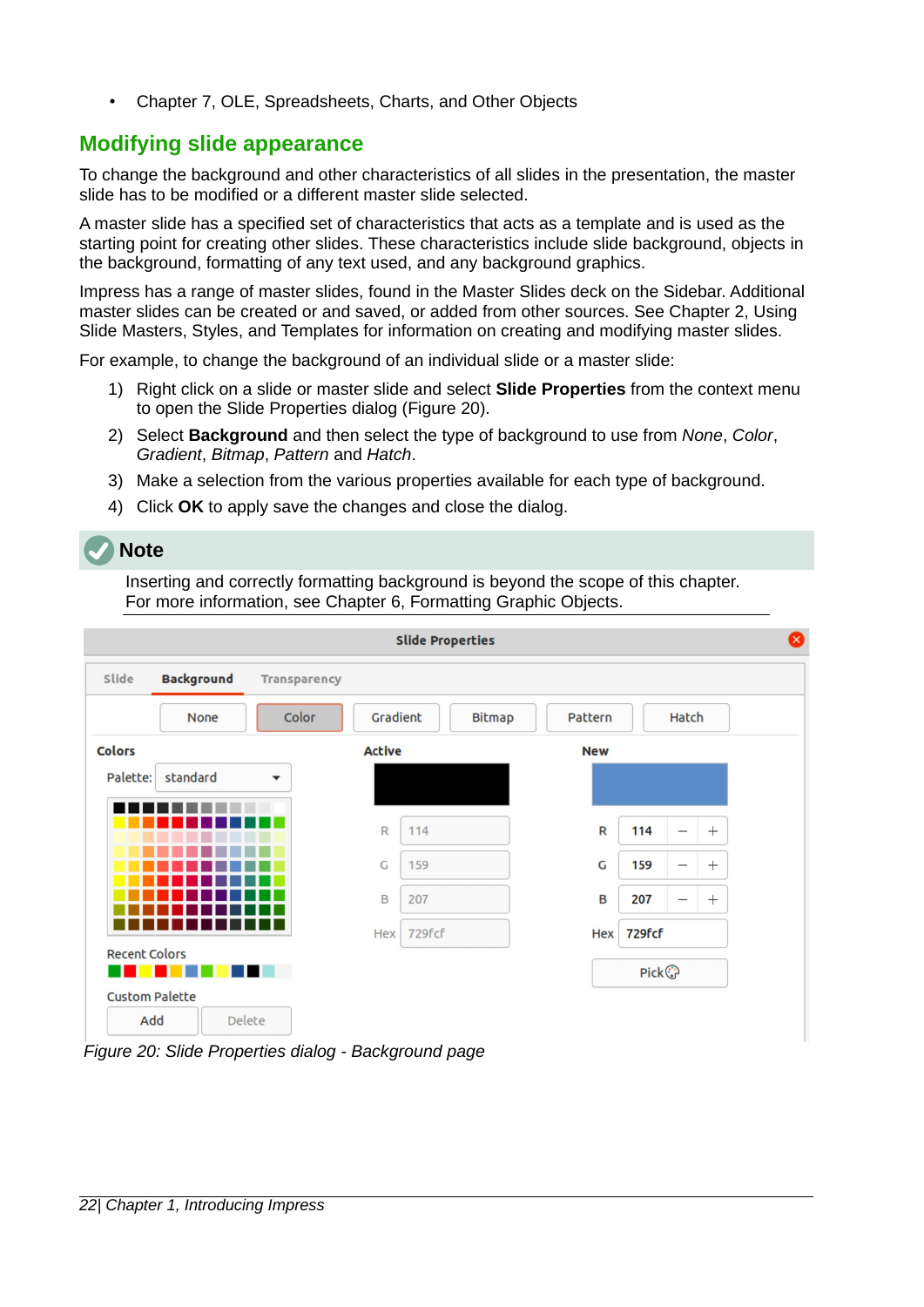### <span id="page-22-2"></span>**Modifying presentations**

By default, a presentation displays all the slides in the same order as they appear in **Slide Sorter** view on the Workspace. It is recommended to review the entire presentation and answer some questions. Run the presentation at least once (see "[Running a presentation"](#page-23-1) on page [24](#page-23-1)), then answer the following questions. Also there maybe more questions after running a presentation for the first time.

- Are the slides in the correct order? If not, some of the slides have to be moved.
- Is the information well spaced and visible to members of an audience at the back of a large room? The audience may not be able to see information at the bottom of a slide, so redesign the presentation to fit the top three-quarters of a screen.
- Would an additional slide make a particular point clearer? If so, create another slide.
- Are some of the slides unnecessary? Hide or delete the slides not required.
- Would animations help some of the slides? This is considered an advanced technique.
- Should some of the slides have a different slide transition than others? The transition of those slides should be changed.

Once the questions have been answered, make the necessary changes. Making changes can be carried out in **Slide Sorter** view on the Workspace.

# **Tip**

If one or more slides seem to be unnecessary, hide the slide or slides, and view the slide show a few more times to make sure they are not required. To hide a slide, right-click the slide in the Slides pane and select **Hide Slide** from the context menu. Do not delete a slide until this is done or the slide may have to be created again.

### <span id="page-22-1"></span>*Slide order*

Change the slide order in a presentation using one of the following methods:

- In **Slide Sorter** view, click on the slide that has to be moved and drag it to its new position in the presentation.
- In the Slides pane, click on the slide that has to be moved and drag it to its new position in the presentation.

### <span id="page-22-0"></span>*Animations*

If animations are going to be added to slides in a presentation, click on **Animation** on the Sidebar to open the Animation deck giving access to the various animation options as follows:

- Animation category.
- Animation effect.
- How the animation starts.
- Animation direction, duration and delay.
- Automatic preview.

Animation is an advanced technique and is beyond the scope of this chapter. For more information on animation, see Chapter 9, Slide Shows & Photo Albums.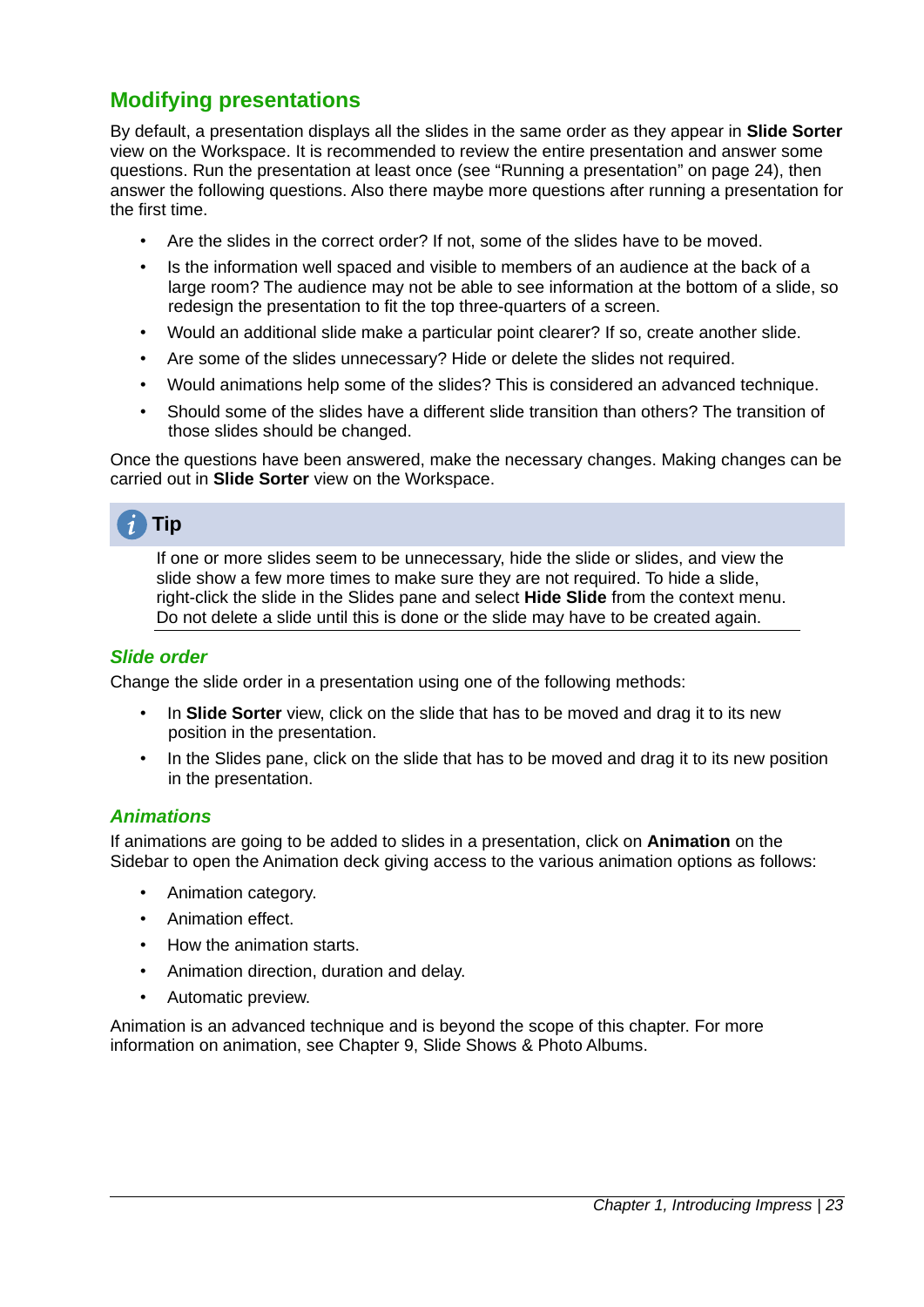### <span id="page-23-2"></span>*Slide transitions*

To give a presentation a professional look, it is recommended to add transitions between each slide in a presentation. Click on **Slide Transition** on the Sidebar to open the Slide Transition deck giving access to the various transition options as follows:

- Transition type.
- Modify the transition.
- How the slide advances in the presentation.
- Automatic preview

Adding slide transitions is an advanced technique and is beyond the scope of this chapter. For more information on slide transitions, see Chapter 9, Slide Shows & Photo Albums.

### <span id="page-23-1"></span>**Running a presentation**

When a presentation is completed, it is recommended to test run the presentation and make sure that everything is correct before showing the presentation in front of an audience. To display a presentation in front of an audience, a Presenter Console is available in LibreOffice Impress. However, the Presenter Console does require multiple displays to be connected to the computer for it to function.

For more information and details about running a presentation and showing it to an audience, see Chapter 9, Slide Shows & Photo Albums.

### <span id="page-23-0"></span>**Single displays**

Running a slide show using a single display is as follows:

- 1) Start the slide using one of the following methods:
	- Go to **Slide Show** on the Menu bar and select **Start from First Slide** from the submenu or use the keyboard shortcut *F5*.
	- Go to **Slide Show** on the Menu bar and select **Start from Current Slide** from the submenu or use the keyboard shortcut *Shift+F5*.
- 2) To display each slide in the presentation during the slide show, use one of the following methods:
	- Press the spacebar to advance to the next slide in the presentation.
	- Press the arrow keys to show the next or previous slide in the presentation.
	- If the option *Change slide by clicking on background* has been selected in Slide Show Settings, position the cursor on the slide and click to move to the next slide.
- 3) When the slide show has ended or to exit the slide show before it has finished, press the *Esc* key to close the slide show and return to Impress.

### <span id="page-23-3"></span>**Multiple displays**

When multiple displays are connected to a computer, the Presenter Console (Figure [21\)](#page-24-0) in LibreOffice Impress becomes available providing extra control over a presentation as follows:

- On the multiple displays, the audience sees the current slide in the presentation.
- The current slide, next slide in the presentation, any slide notes, and a presentation timer are displayed on the computer display providing control of how the slide show is presented to the audience.